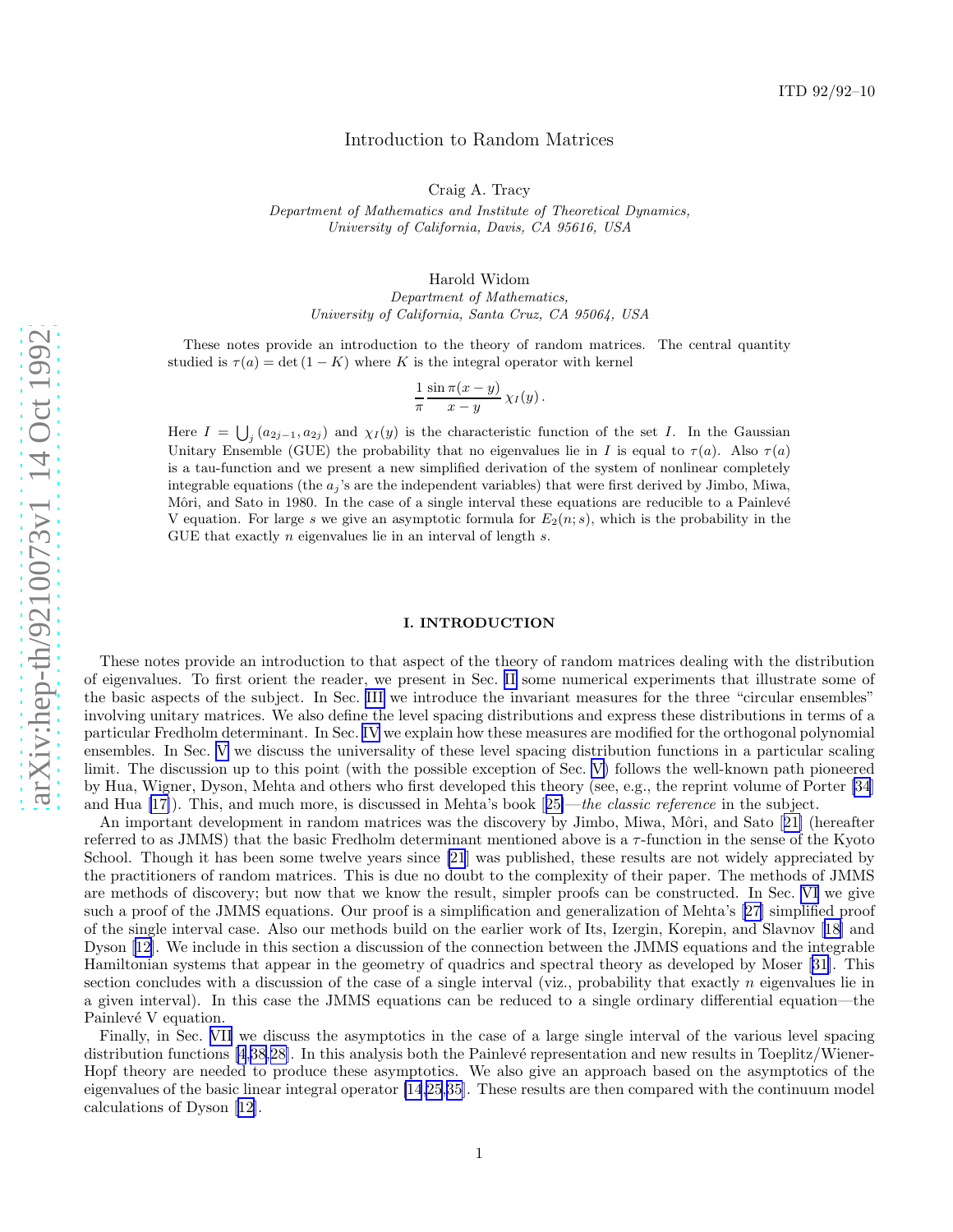## II. NUMERICAL EXPERIMENTS

<span id="page-1-0"></span>The Gaussian orthogonal ensemble (GOE) consists of  $N \times N$  real symmetric matrices whose elements (subject to the symmetric constraint) are independent and identically distributed Gaussian random variables of mean zero and variance one. One can use a Gaussian random number generator to produce a "typical" such matrix. Given this matrix we can diagonalize it to produce our "random eigenvalues." Using the software MATHEMATICA, 25 such  $100 \times 100$  GOE matrices were generated and Fig. 1 is a histogram of the density of eigenvalues where the x-axis has been normalized so that all eigenvalues lie in  $[-1, 1]$ . Also shown is the *Wigner semicircle law* 

$$
\rho_W(x) = \frac{2}{\pi} \sqrt{1 - x^2}.
$$
\n(1)

Given any such distribution (or density) function, one can ask to what extent is it "universal." In Fig. 2 we plot the same density histogram except we change the distribution of matrix elements to the uniform distribution on [−1, 1]. One sees that the same semicircle law is a good approximation to the density of eigenvalues. See[[25\]](#page-21-0) for further discussion of the Wigner semicircle law.

A fundamental quantity of the theory is the (conditional) probability that given an eigenvalue at a, the next eigenvalue lies between b and  $b + db$ :  $p(0; a, b) db$ . In measuring this quantity it is usually assumed that the system is well approximated by a translationally invariant system of constant eigenvalue density. This density is conveniently normalized to one. In the translationally invariant system  $p(0; a, b)$  will depend only upon the difference  $s := b - a$ . When there is no chance for confusion, we denote this probability density simply by  $p(s)$ . Now as Figs. 1 and 2 clearly show, the eigenvalue density in the above examples is not constant. However, since we are mainly interested in the case of large matrices (and ultimately  $N \to \infty$ ), we take for our data the eigenvalues lying in an interval in which the density does not change significantly. For this data we compute a histogram of spacings of eigenvalues. That is to say, we order the eigenvalues  $E_i$  and compute the level spacings  $S_i := E_{i+1} - E_i$ . The scale of both the x-axis and y-axis are fixed once we require that the integrated density is one and the mean spacing is one. Fig. 3 shows the resulting histogram for 20,  $100 \times 100$  GOE matrices where the eigenvalues were taken from the middle half of the entire eigenvalue spectrum. The important aspect of this data is it shows level repulsion of eigenvalues as indicated by the vanishing of  $p(s)$  for small s. Also plotted is the *Wigner surmise* 

$$
p_W(s) = \frac{\pi}{2} s \exp\left(-\frac{\pi}{4}s^2\right) \tag{2}
$$

which for these purposes numerically well approximates the exact result (to be discussed below) in the range  $0 \leq s \leq 3$ . In Fig. 4 we show the same histogram except now the data are from  $50$ ,  $100 \times 100$  real symmetric matrices whose elements are iid random variables with uniform distribution on [−1, 1].

In computing these histograms, the spacings were computed for each realization of a random matrix, and then the level spacings of several experiments were lumped together to form the data. If one first forms the data by mixing together the eigenvalues from the random matrices, and then computes the level spacing histogram the results are completely different. This is illustrated in Fig. 5 where the resulting histogram is well approximated by the Poisson density exp(−s) (see Appendix 2 in [\[25\]](#page-21-0) for further discussion of the superposition of levels). There are other numerical experiments that can be done, and the reader is invited to discover various aspects of random matrix theory by devising ones own experiments.

### III. INVARIANT MEASURES AND LEVEL SPACING DISTRIBUTIONS

## A. Preliminary Remarks

In classical statistical mechanics, the microcanonical ensemble is defined by the measure that assigns equal a priori probability to all states of the given system (which in turn is defined by specifying a Hamiltonian on phase space) of fixed energy  $E$  and volume  $V$ . The motivation for this measure is that after specifying the energy of the system, every point in phase space lying on the energy surface should be equally likely since we have "no further macroscopic information." In the applications of random matrix theory to quantum systems, the Hamiltonian is modeled by a matrix  $H$ . However, in this case we give up knowledge of the system, i.e.  $H$  itself is unknown. Depending upon the symmetries of the system, the sets of possible  $H$ 's are taken to be real symmetric matrices, Hermitian matrices, or self-dual Hermitian matrices ("quaternion real")[[9,10,25\]](#page-21-0). The question then is what measure do we choose for each of these sets of  $H$ 's?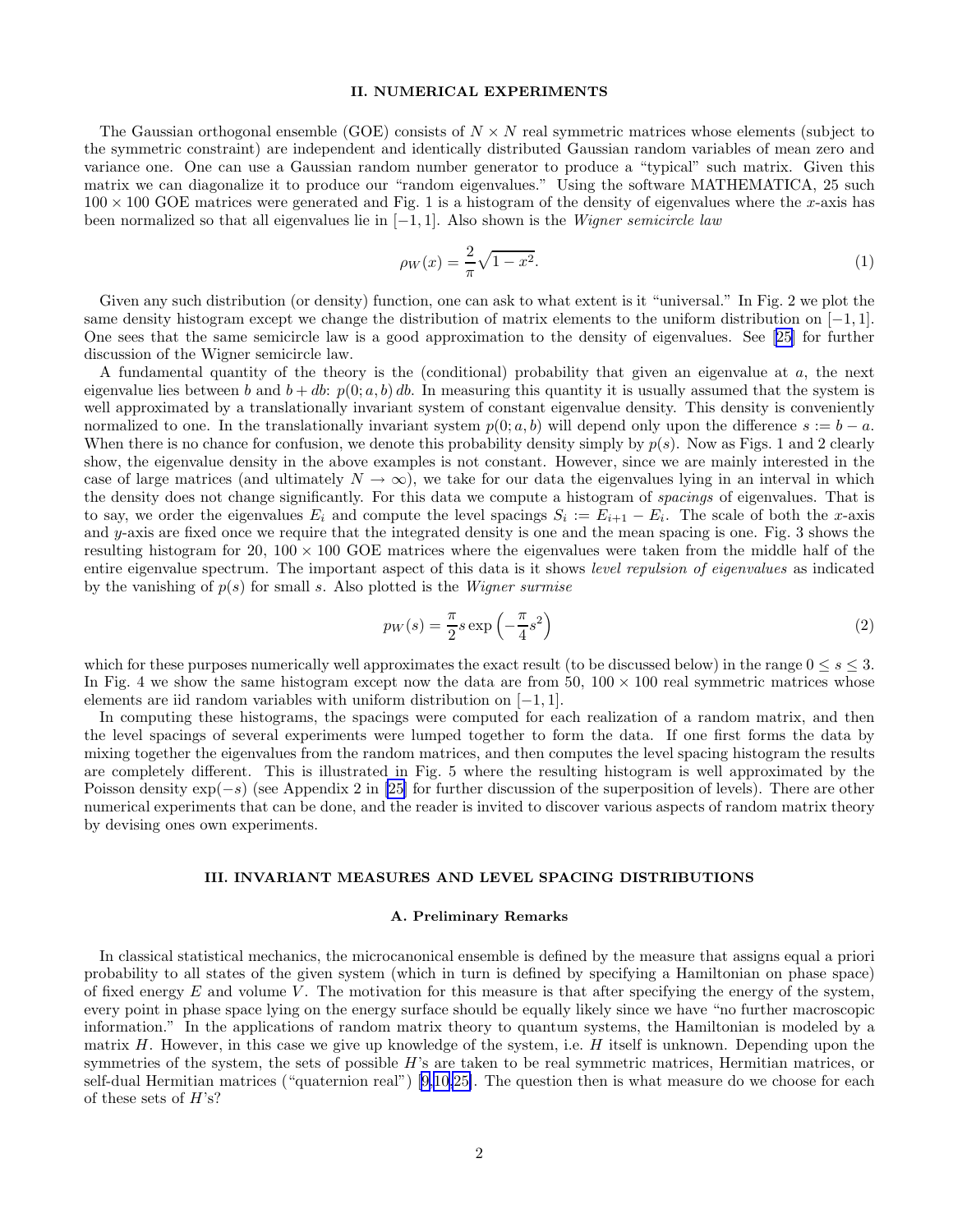<span id="page-2-0"></span>What we would intuitively like to do is to make each  $H$  equally likely to reflect our "total ignorance" of the system. Because these spaces of  $H$ 's are noncompact, it is of course impossible to have a probability measure that assigns equal a priori probability. It is useful to recall the situation on the real line  $\bf R$ . If we confine ourselves to a finite interval  $[a, b]$ , then the unique translationally invariant probability measure is the normalized Lebesgue measure. Another characterization of this probability measure is that it is the unique density that maximizes the information entropy

$$
S[p] = -\int_{a}^{b} p(x) \log p(x) dx.
$$
 (3)

On **R** the maximum entropy density subject to the constraints  $E(1) = 1$  and  $E(x^2) = \sigma^2$  is the Gaussian density of variance  $\sigma^2$ . The Gaussian ensembles of random matrix theory can also be characterized as those measures that have maximum information entropy subject to the constraint of a fixed value of  $E(H^*H)$  [\[1](#page-21-0)[,36](#page-22-0)]. The well-known explicit formulas are given below in Sec. [IV.](#page-8-0)

Another approach, first taken by Dyson [\[9](#page-21-0)] and the one we follow here, is to consider unitary matrices rather than hermitian matrices. The advantage here is that the space of unitary matrices is compact and the eigenvalue density is constant (translationally invariant distributions).

## B. Haar Measure for  $U(N)$

We denote by  $G = U(N)$  the set of  $N \times N$  unitary matrices and recall that  $\dim_{\mathbf{R}} U(N) = N^2$ . One can think of  $U(N)$  as an  $N^2$ -dimensional submanifold of  $\mathbb{R}^{2N^2}$  under the identification of a complex  $N \times N$  matrix with a point in  $\mathbb{R}^{2N^2}$ . The group G acts on itself by either left or right translations, i.e. fix  $g_0 \in G$  then

$$
L_{g_0}: g \to g_0g
$$
 and  $R_{g_0}: g \to g g_0$ .

The normalized Haar measure  $\mu_2$  is the unique probability measure on G that is both left- and right-invariant:

$$
\mu_2(gE) = \mu_2(Eg) = \mu_2(E) \tag{4}
$$

for all  $g \in G$  and every measurable set E (the reason for the subscript 2 will become clear below). Since for compact groups a measure that is left-invariant is also right-invariant, we need only construct a left-invariant measure to obtain the Haar measure. The invariance (4) reflects the precise meaning of "total ignorance" and is the analogue of translational invariance picking out the Lebesgue measure.

To construct the Haar measure we construct the matrix of left-invariant 1-forms

$$
\Omega_g = g^{-1} dg, \quad g \in G,\tag{5}
$$

where  $\Omega_g$  is anti-Hermitian since g is unitary. Choosing  $N^2$  linearly independent 1-forms  $\omega_{ij}$  from  $\Omega_g$ , we form the associated volume form obtained by taking the wedge product of these  $\omega_{ij}$ 's. This volume form on G is left-invariant, and hence up to normalization, it is the desired probability measure.

Another way to contruct the Haar measure is to introduce the standard Riemannian metric on the space of  $N \times N$ complex matrices  $Z = (z_{ij})$ :

$$
(ds)^{2} = \text{tr}(dZdZ^{*}) = \sum_{j,k=1}^{N} |dz_{ij}|^{2}.
$$

We now restrict this metric to the submanifold of unitary matrices. A simple computation shows the restricted metric is

$$
(ds)^2 = \text{tr}\left(\Omega_g \Omega_g^*\right). \tag{6}
$$

Since  $\Omega_g$  is left-invariant, so is the metric  $(ds)^2$ . If we use the standard Riemannian formulas to construct the volume element, we will arrive at the invariant volume form.

We are interested in the induced probability density on the eigenvalues. This calculation is classical and can be found in [\[17](#page-21-0)[,37](#page-22-0)]. The derivation is particularly clear if we make use of the Riemannian metric (6). To this end we write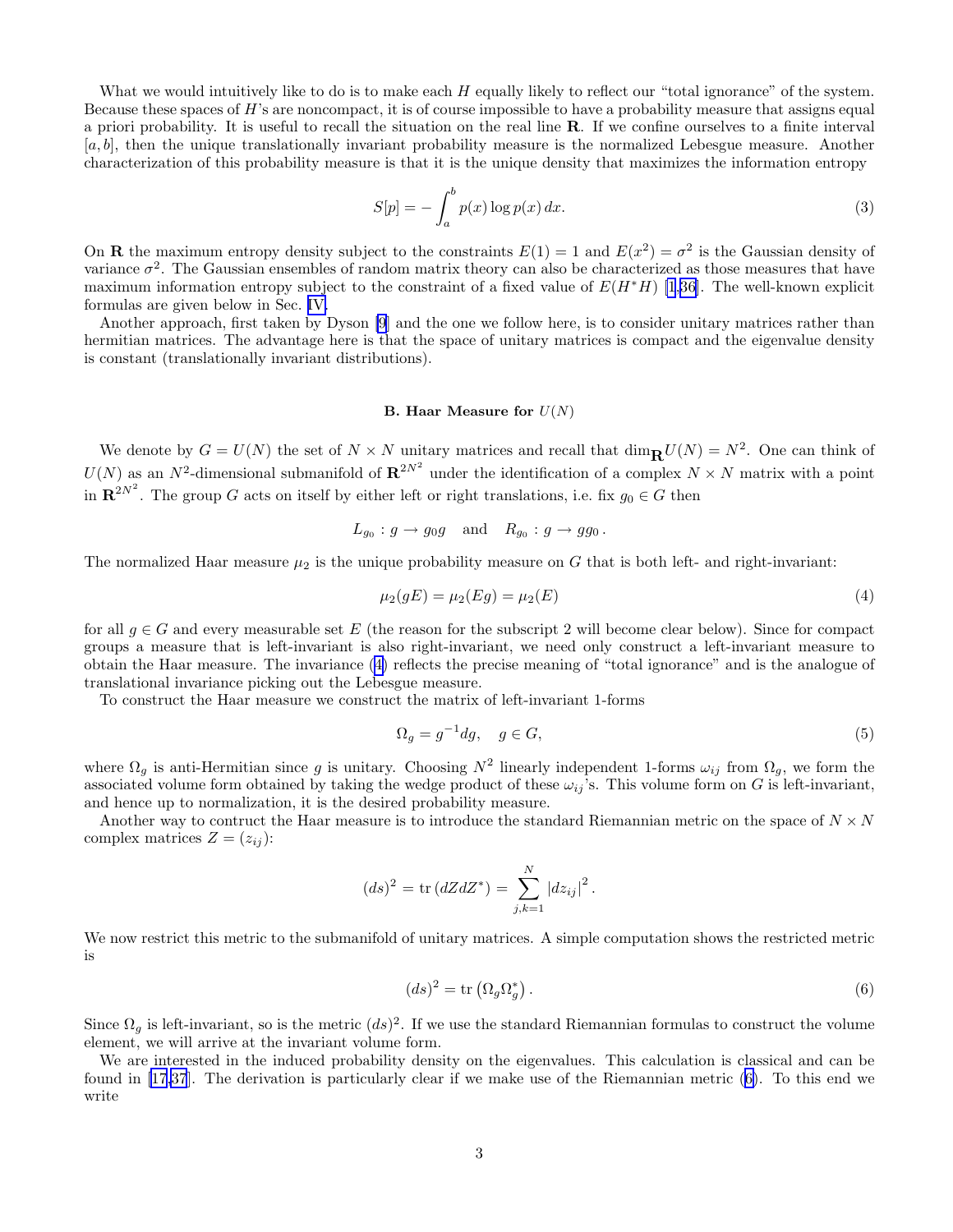$$
g = X D X^{-1}, \quad g \in G,\tag{7}
$$

where X is a unitary matrix and D is a diagonal matrix whose diagonal elements we write as  $\exp(i\varphi_k)$ . Up to an ordering of the angles  $\varphi_k$  the matrix D is unique. We can assume that the eigenvalues are distinct since the degenerate case has measure zero. Thus X is determined up to a diagonal unitary matrix. If we denote by  $T(N)$  the subgroup of diagonal unitary matrices, then to each  $g \in G$  there corresponds a unique pair  $(X, D)$ ,  $X \in G/T(N)$  and  $D \in T(N)$ . The Haar measure induces a measure on  $G/T(N)$  (via the natural projection map). Since

$$
X^* dg X = \Omega_X D - D\Omega_X + dD,
$$

we have

$$
(ds)^2 = \text{tr}(\Omega_g \Omega_g^*) = \text{tr}(dg dg^*) = \text{tr}(X^* dg X X^* dg^* X)
$$
  
= tr([ $\Omega_X, D$ ][ $\Omega_X, D$ ]<sup>\*</sup>) + tr( $dD dD^*$ )  
= 
$$
\sum_{k,\ell=1}^N |\delta X_{k\ell} (\exp(i\varphi_k) - \exp(i\varphi_\ell))|^2 + \sum_{k=1}^N (d\varphi_k)^2
$$

where  $\Omega_X = (\delta X_{k\ell})$ . Note that the diagonal elements  $\delta X_{kk}$  do not appear in the metric. Using the Riemannian volume formula we obtain the volume form

$$
\omega_g = \omega_X \prod_{j < k} \left| \exp(i\varphi_j) - \exp(i\varphi_k) \right|^2 d\varphi_1 \cdots d\varphi_N \tag{8}
$$

where  $\omega_X = \text{const} \prod_{j>k} \delta X_{jk}.$ 

We now integrate over the entire group G subject to the condition that the elements have their angles between  $\varphi_k$ and  $\varphi_k + d\varphi_k$  to obtain

**Theorem 1** The volume of that part of the unitary group  $U(N)$  whose elements have their angles between  $\varphi_k$  and  $\varphi_k + d\varphi_k$  is given by

$$
P_{N2}(\varphi_1,\ldots,\varphi_N) d\varphi_1 \cdots d\varphi_N = C_{N2} \prod_{j < k} \left| \exp(i\varphi_j) - \exp(i\varphi_k) \right|^2 d\varphi_1 \cdots d\varphi_N \tag{9}
$$

where  $C_{N2}$  is a normalization constant.

# C. Orthogonal and Symplectic Ensembles

Dyson[[10\]](#page-21-0), in a careful analysis of the implications of time-reversal invariance for physical systems, showed that (a) systems having time-reversal invariance and rotational symmetry or having time-reversal invariance and integral spin are characterized by symmetric unitary matrices; and (b) those systems having time-reversal invariance and half-integralspin but no rotational symmetry are characterized by self-dual unitary matrices (see also Chp. 9 in [[25\]](#page-21-0)). For systems without time-reversal invariance there is no restriction on the unitary matrices. These three sets of unitary matrices along with their respective invariant measures, which we denote by  $E_\beta(N)$ ,  $\beta = 1, 4, 2$ , respectively, constitute the *circular ensembles*. We denote the invariant measures by  $\mu_{\beta}$ , e.g.  $\mu_2$  is the normalized Haar measure discussed in Sec. [III B.](#page-2-0)

A symmetric unitary matrix  $S$  can be written as

$$
S = V^T V, \quad V \in U(N).
$$

Such a decomposition is not unique since

$$
V \to RV, \quad R \in O(N),
$$

leaves S unchanged. Thus the space of symmetric unitary matrices can be identified with the coset space

$$
U(N)/O(N)\,.
$$

The group  $G = U(N)$  acts on the coset space  $U(N)/O(N)$ , and we want the invariant measure  $\mu_1$ . If  $\pi$  denotes the natural projection map  $G \to G/H$ , then the measure  $\mu_1$  is just the induced measure: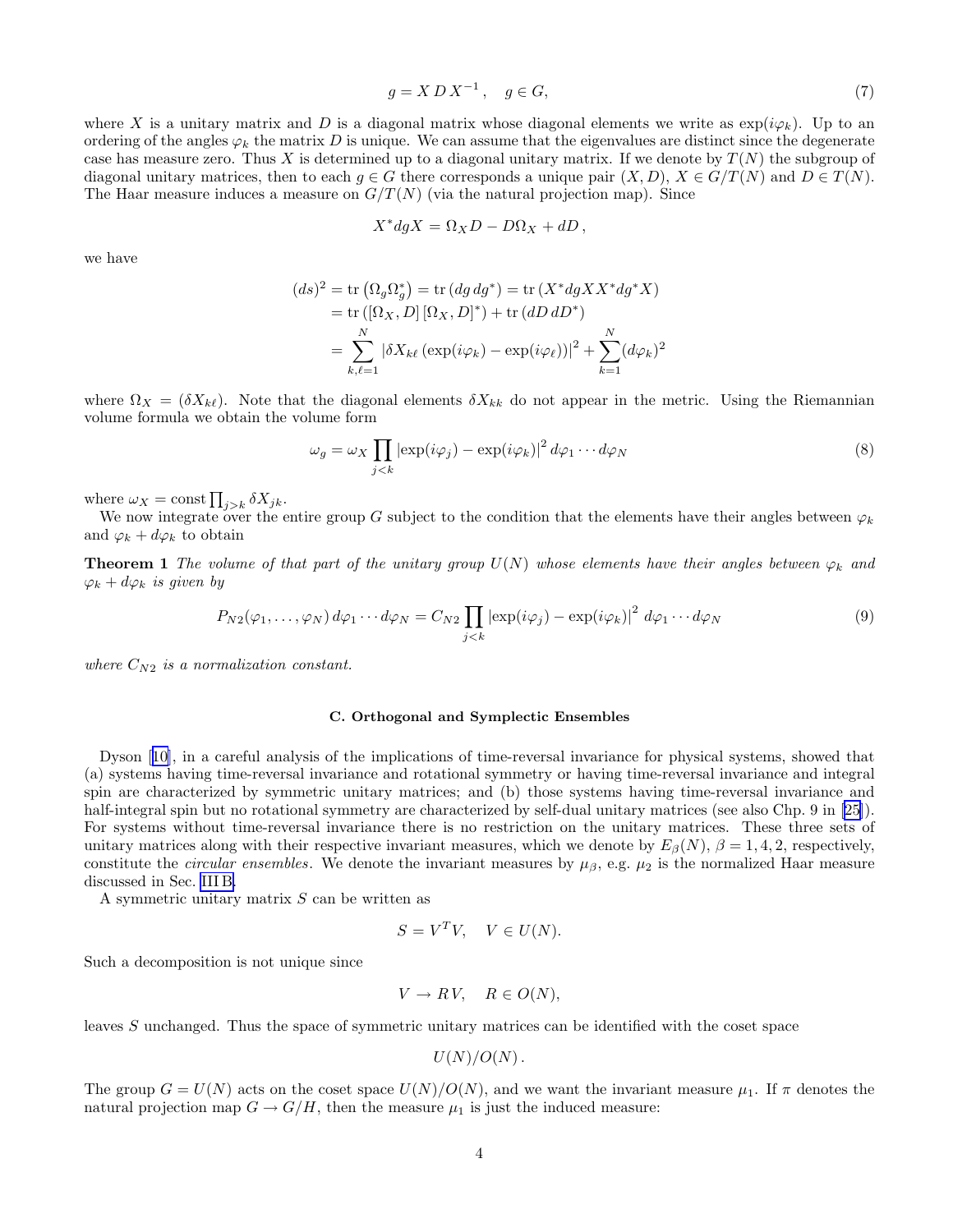$$
\mu_1(B) = \mu_2(\pi^{-1}(B)),
$$

and hence  $E_1(N)$  can be identified with the pair  $(U(N)/O(N), \mu_1)$ .

The space of self-dual unitary matrices can be identified (for even  $N$ ) with the coset space

$$
U(N)/Sp(N/2)
$$

where  $Sp(N)$  is the symplectic group. Similarly, the circular ensemble  $E_4(N)$  can be identified with  $(U(N)/Sp(N/2), \mu_4)$  where  $\mu_4$  is the induced measure.

As in Sec. [III B](#page-2-0) we want the the probability density  $P_{N\beta}$  on the eigenvalue angles that results from the measure  $\mu_{\beta}$ for $\beta = 1$  and  $\beta = 4$ . This calculation is somewhat more involved and we refer the reader to the original literature [[9,17](#page-21-0)] or to Chp. 9 in [\[25](#page-21-0)]. The basic result is

**Theorem 2** In the ensemble  $E_\beta(N)$  ( $\beta = 1, 2, 4$ ) the probability of finding the eigenvalues  $\exp(i\varphi_i)$  of S with an angle in each of the intervals  $(\theta_j, \theta_j + d\theta_j)$   $(j = 1, ..., N)$  is given by

$$
P_{N\beta}(\theta_1,\ldots,\theta_N) d\theta_1 \cdots d\theta_N = C_{N\beta} \prod_{1 \leq \ell < j \leq N} \left| \exp(i\theta_\ell) - \exp(i\theta_j) \right|^\beta d\theta_1 \cdots d\theta_N \tag{10}
$$

where  $C_{N\beta}$  is a normalization constant.

The normalization constant follows from

**Theorem 3** Define for  $N \in \mathbb{N}$  and  $\beta \in \mathbb{C}$ 

$$
\Psi_N(\beta) = (2\pi)^{-N} \int_0^{2\pi} \dots \int_0^{2\pi} \prod_{j < k} \left| \exp(i\theta_j) - \exp(i\theta_k) \right|^{\beta} d\theta_1 \dots d\theta_N \tag{11}
$$

then

$$
\Psi_N(\beta) = \frac{\Gamma(1 + \beta N/2)}{\left(\Gamma(1 + \beta/2)\right)^N}.\tag{12}
$$

The integral (11) has an interesting history, and it is now understood to be a special case of Selberg's integral (see, e.g., the discussion in [\[25](#page-21-0)]).

### D. Physical Interpretation of the Probability Density  $P_{N\beta}$

The 2D Coulomb potential for N unit like charges on a circle of radius one is

$$
W_N(\theta_1,\ldots,\theta_N) = -\sum_{1 \le j < k \le N} \log |\exp(i\theta_j) - \exp(i\theta_k)| \tag{13}
$$

Thus the (positional) equilibrium Gibbs measure at inverse temperature  $0 < \beta < \infty$  for this system of N charges with energy  $W_N$  is

$$
\frac{\exp\left(-\beta W_N(\theta_1,\ldots,\theta_N)\right)}{\Psi_N(\beta)}.
$$
\n(14)

For the special cases of  $\beta = 1, 2, 4$  this Gibbs measure is the probability density of Theorem 2. Thus in this mathematically equivalent description, the term "level repulsion" takes on the physical meaning of repulsion of charges. This Coulomb gas description is due to Dyson[[9\]](#page-21-0), and it suggests various physically natural approximations that would not otherwise be so clear.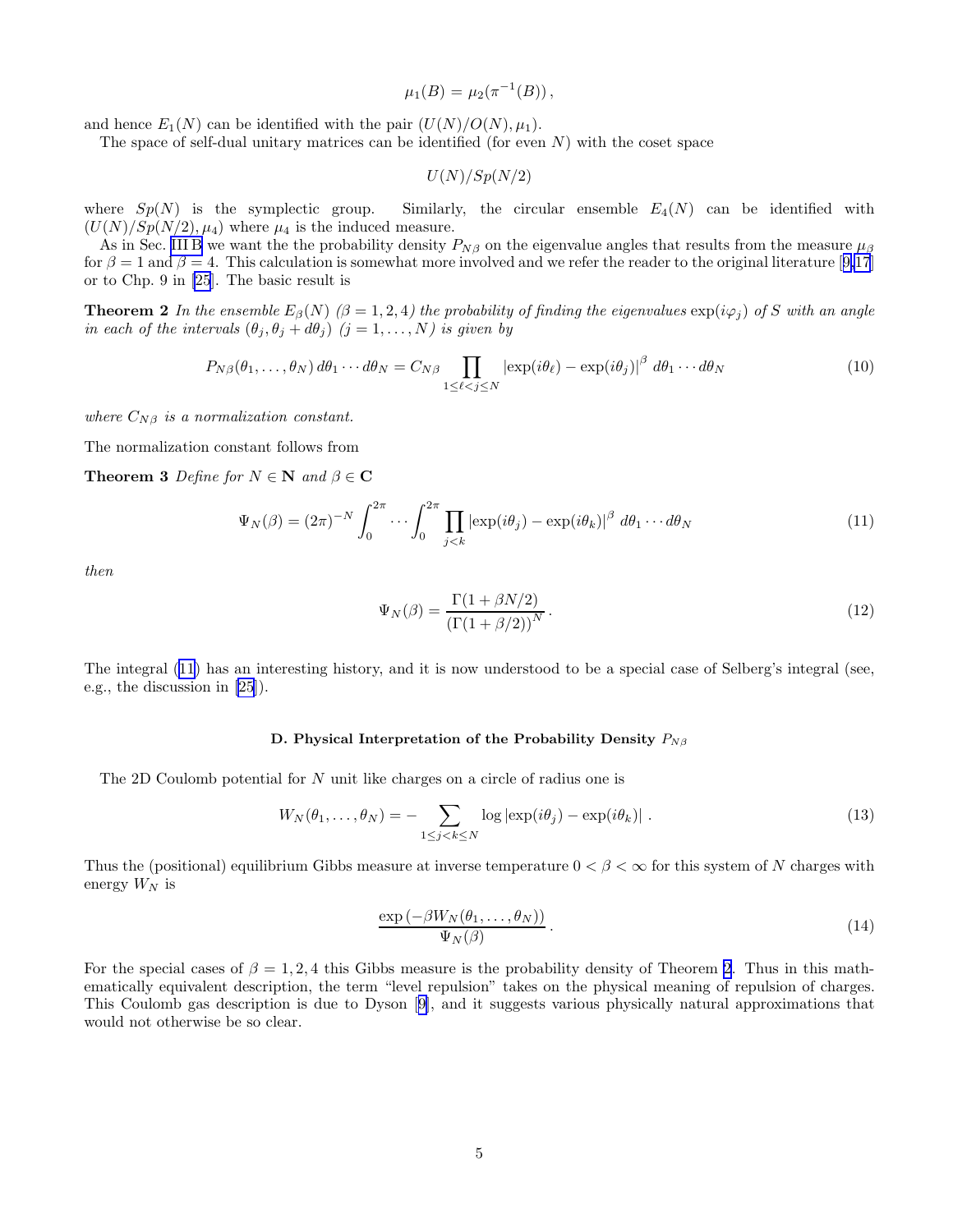### E. Level Spacing Distribution Functions

<span id="page-5-0"></span>For large matrices there is too much information in the probability densities  $P_{N\beta}(\theta_1,\ldots,\theta_N)$  to be useful in comparison with data. Thus we want to integrate out some of this information. Since the probability density  $P_{N\beta}(\theta_1,\ldots,\theta_N)$  is a completely symmetric function of its arguments, it is natural to introduce the *n-point correlation* functions

$$
R_{n\beta}(\theta_1,\ldots,\theta_n) = \frac{N!}{(N-n)!} \int_0^{2\pi} \cdots \int_0^{2\pi} P_{N\beta}(\theta_1,\ldots,\theta_N) d\theta_{n+1}\cdots d\theta_N.
$$
 (15)

The case  $\beta = 2$  is significantly simpler to handle and we limit our discussion here to this case.

$$
P_{N2}(\theta_1,\ldots,\theta_N) = \frac{1}{N!} \det\left(K_N(\theta_j,\theta_k)\Big|_{j,k=1}^N\right)
$$
\n(16)

Lemma 1 where

$$
K_N(\theta_j, \theta_k) = \frac{1}{2\pi} \frac{\sin\left(N(\theta_j - \theta_k)/2\right)}{\sin\left((\theta_j - \theta_k)/2\right)}.
$$
\n(17)

Proof:

Recalling the Vandermonde determinant we can write

$$
\prod_{j < k} |\exp(i\theta_j) - \exp(i\theta_k)|^2 = \det(M^T) \det(\overline{M}) \tag{18}
$$

where  $M_{ik} = \exp(i(j-1)\theta_k)$ . A simple calculation shows

$$
\left(M^T \overline{M}\right)_{jk} = 2\pi D_{jj} K_N(\theta_j, \theta_k) \overline{D}_{kk} \tag{19}
$$

where D is the diagonal matrix with entries  $\exp(i(N-1)\theta_j/2)$ . Except for the normalization constant the lemma now follows. Getting the correct normalization constant requires a little more work (see, e.g., Chp. 5 in [25]). now follows. Getting the correct normalization constant requires a little more work (see, e.g., Chp. 5 in [\[25](#page-21-0)]).

From this lemma and the combinatoric Theorem 5.2.1 of[[25\]](#page-21-0) follows

**Theorem 4** Let  $R_{n2}(\theta_1,\ldots,\theta_n)$  be the n-point function defined by (15) for the circular ensemble  $E_2(N)$ ; then

$$
R_{n2}(\theta_1,\ldots,\theta_n) = \det\left(K_N(\theta_j,\theta_k)\Big|_{j,k=1}^n\right)
$$
\n(20)

where  $K_N(\theta_j, \theta_k)$  is given by (17).

We now discuss the behavior for large  $N$ . The 1-point correlation function

$$
R_{1,2}(\theta_1) = \frac{N}{2\pi} \tag{21}
$$

is just the density,  $\rho$ , of eigenvalues with mean spacing  $D = 1/\rho$ . As the size of the matrices goes to infinity so does the density. Thus if we are to construct a meaningful limit as  $N \to \infty$  we must scale the angles  $\theta_i$ . This motivates the definition of the scaling limit

$$
\rho \to \infty, \quad \theta_j \to 0, \quad \text{such that} \quad x_j := \rho \theta_j \in \mathbf{R} \quad \text{is fixed.} \tag{22}
$$

We will abbreviate this scaling limit by simply writing  $N \to \infty$ . In this limit

$$
R_{n2}(x_1,\ldots,x_n) dx_1 \cdots dx_n := \lim_{N \to \infty} R_n(\theta_1,\ldots,\theta_n) d\theta_1 \cdots d\theta_n
$$
\n(23)

where we used the slightly confusing notation of denoting the scaling limit of the n-point functions by the same symbol. From Theorem 4 follows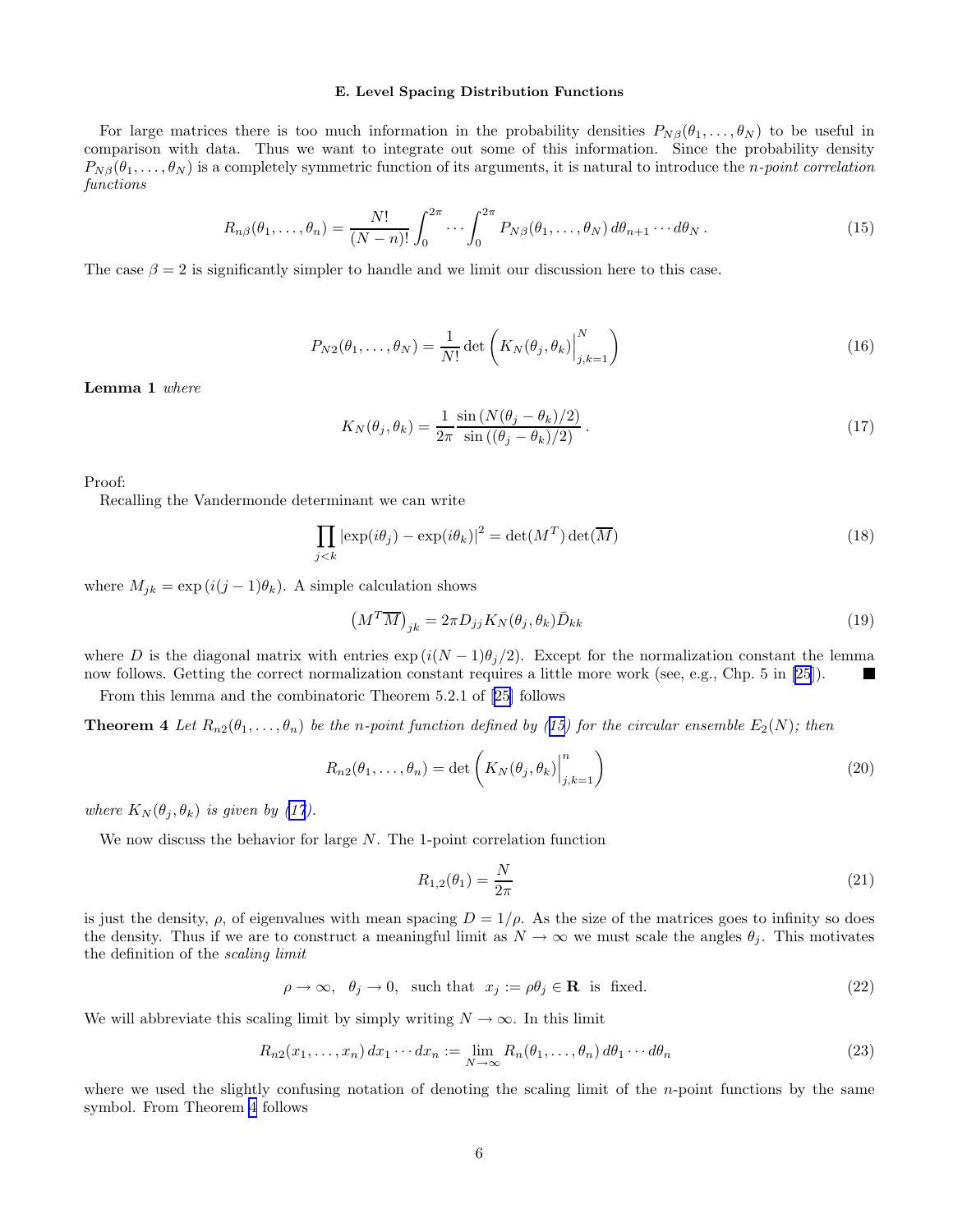<span id="page-6-0"></span>**Theorem 5** In the scaling limit  $(22)$  $(22)$  the n-point functions become

$$
R_{n2}(x_1,...,x_n) = \det\left(K(x_j,x_k)\Big|_{j,k=1}^n\right)
$$
\n(24)

where the kernel  $K(x, y)$  is given by

$$
K(x,y) = \frac{1}{\pi} \frac{\sin \pi (x-y)}{x-y}.
$$
\n
$$
(25)
$$

The three sets of correlation functions

$$
\mathcal{E}_{\beta} := \{ R_{n\beta}(x_1, \dots, x_n); x_j \in \mathbf{R} \}_{n=1}^{\infty}, \ \ \beta = 1, 2, 4,
$$
\n(26)

define three different statistics (called the *orthogonal ensemble, unitary ensemble, symplectic ensemble*, respectively) of an infinite sequence of eigenvalues (or as we sometimes say, levels) on the real line.

We now have the necessary machinary to discuss the level spacing correlation functions in the ensemble  $\mathcal{E}_2$ . We denote by  $\mathcal I$  the union of  $m$  disjoint sub-intervals of the unit circle:

$$
\mathcal{I} = \mathcal{I}_1 \cup \dots \cup \mathcal{I}_m. \tag{27}
$$

We begin with the probability of finding exactly  $n_1$  eigenvalues in interval  $\mathcal{I}_1,\ldots,n_m$  eigenvalues in interval  $\mathcal{I}_m$  in the ensemble  $E_2(N)$ . We denote this probability by  $E_{2N}(n_1, \ldots, n_m; \mathcal{I})$  and we will let  $N \to \infty$  at the end.

If  $\chi_A$  denotes the characteristic function of the set A and  $n := n_1 + \cdots + n_m$ , then the probability we want is

$$
E_{2N}(n_1, \dots, n_m; \mathcal{I}) = {N \choose n_1 \cdots n_m N - n} \int_0^{2\pi} d\theta_1 \cdots \int_0^{2\pi} d\theta_N P_{N2}(\theta_1, \dots, \theta_N)
$$
  
\$\times \prod\_{j\_1=1}^{n\_1} \chi\_{\mathcal{I}\_1}(\theta\_{j\_1}) \prod\_{j\_2=n\_1+1}^{n\_1+n\_2} \chi\_{\mathcal{I}\_2}(\theta\_{j\_2}) \cdots \prod\_{j\_m=n\_1+\dots+1}^{n\_1+\dots+n\_m} \chi\_{\mathcal{I}\_m}(\theta\_{j\_m})\$  
\$\times \prod\_{j=n+1}^N (1 - \chi\_{\mathcal{I}}(\theta\_j)). \qquad (28)\$

We define the quantities

$$
r_{n_1\cdots n_m} = \int_0^{2\pi} d\theta_1 \cdots \int_0^{2\pi} d\theta_n R_n(\theta_1, \ldots, \theta_n)
$$
  
 
$$
\times \prod_{j_1=1}^{n_1} \chi_{\mathcal{I}_1}(\theta_{j_1}) \prod_{j_2=n_1+1}^{n_1+n_2} \chi_{\mathcal{I}_2}(\theta_{j_2}) \cdots \prod_{j_m=n_1+\cdots+1}^{n_1+\cdots+n_m} \chi_{\mathcal{I}_m}(\theta_{j_m}).
$$
 (29)

The idea is to expand the last product term in (28) involving the characteristic function  $\chi_{\mathcal{I}}$  and to regroup the terms according to the number of times a factor of  $\chi_{\mathcal{I}}$  appears. Doing this one can then integrate out those  $\theta_k$  variables that do not appear as arguments of any of the characteristic functions and express the result in terms of the quantities  $r_{n_1\cdots n_m}$ . To recognize the resulting terms we define the Fredholm determinant

$$
D_N(\mathcal{I}; \lambda) = \det \left( 1 - \sum_{j=1}^m \lambda_j K_N(\theta, \theta') \chi_{\mathcal{I}_j}(\theta') \right)
$$

where " $\sum_{j=1}^{m} \lambda_j K_N(\theta, \theta') \chi_{\mathcal{I}_j}(\theta')$ " means the operator with that kernel and  $\lambda$  is the m-tuple  $(\lambda_1, \ldots, \lambda_m)$ . A slight rewriting of the Fredholm expansion gives

$$
D_N(\mathcal{I};\lambda) = 1 + \sum_{j=1}^{\infty} (-1)^j \sum_{\substack{j_k \geq 0 \\ j_1 + \cdots + j_m = j}} \frac{\lambda^{j_1} \cdots \lambda^{j_m}}{j_1! \cdots j_m!} r_{n_1 \cdots n_m}.
$$

The expansion above is then recognized to be proportional to

$$
\frac{\partial^n D_N(\mathcal{I};\lambda)}{\partial \lambda_1^{n_1} \cdots \partial \lambda_m^{n_m}}\Big|_{\lambda_1=\cdots=\lambda_m=1}.
$$

The scaling limit  $N \to \infty$  can be taken with the result: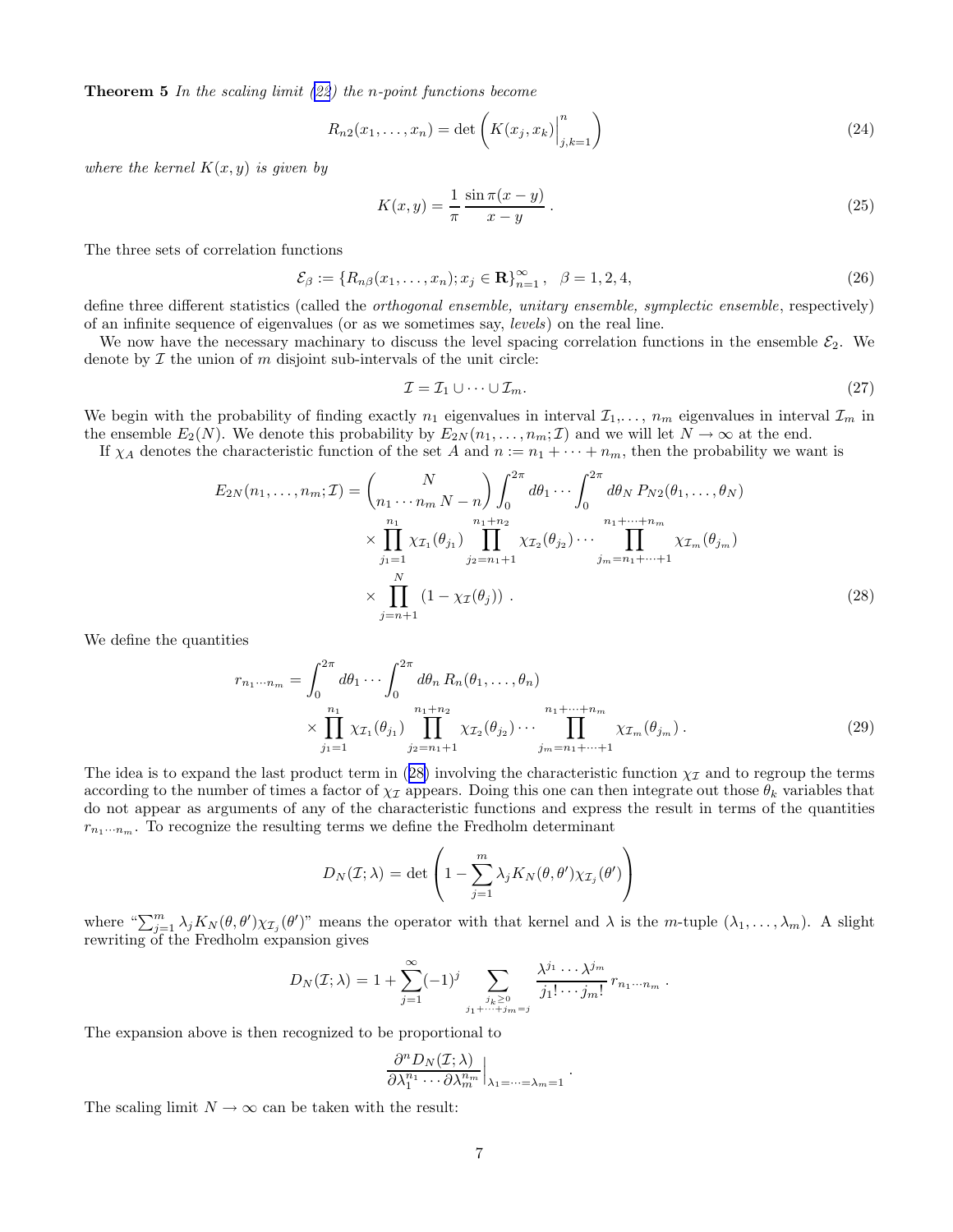<span id="page-7-0"></span>**Theorem 6** Given m disjoint open intervals  $I_k = (a_{2k-1}, a_{2k}) \subset \mathbb{R}$ , let

$$
I := I_1 \cup \dots \cup I_m. \tag{30}
$$

The probability  $E_2(n_1,\ldots,n_m;I)$  in the ensemble  $\mathcal{E}_2$  that exactly  $n_k$  levels occur in interval  $I_k$   $(k=1,\ldots,m)$  is given by

$$
E_2(n_1, \dots, n_m, I) = \frac{(-1)^n}{n_1! \cdots n_m!} \frac{\partial^n D(I; \lambda)}{\partial \lambda^{n_1} \cdots \partial \lambda^{n_m}} \Big|_{\lambda_1 = \cdots = \lambda_m = 1}
$$
(31)

where

$$
D(I; \lambda) = \det \left( 1 - \sum_{j=1}^{m} \lambda_j K(x, y) \chi_{I_j}(y) \right), \qquad (32)
$$

 $K(x, y)$  is given by ([25\)](#page-6-0), and  $n := n_1 + \cdots + n_m$ .

In the case of a single interval  $I = (a, b)$ , we write the probability in ensemble  $\mathcal{E}_{\beta}$  of exactly n eigenvalues in I as  $E_{\beta}(n; s)$  where  $s := b - a$ . Mehta [\[25](#page-21-0),[26](#page-21-0)] has shown that if we define

$$
D_{\pm}(s;\lambda) = \det(1 - \lambda K_{\pm})
$$
\n(33)

where  $K_{\pm}$  are the operators with kernels  $K(x, y) \pm K(-x, y)$ , and

$$
E_{\pm}(n;s) = \frac{(-1)^n}{n!} \frac{\partial^n D_{\pm}(s;\lambda)}{\partial \lambda^n} \Big|_{\lambda=1},\tag{34}
$$

then  $E_1(0; s) = E_+(0; s)$ ,

$$
E_{+}(n; s) = E_{1}(2n; s) + E_{1}(2n-1; s), \quad n > 0,
$$
\n(35)

$$
E_{-}(n; s) = E_{1}(2n; s) + E_{1}(2n+1; s), \quad n \ge 0,
$$
\n(36)

and

$$
E_4(n; s) = \frac{1}{2} (E_+(n; 2s) + E_-(n; 2s)), \quad n \ge 0.
$$
 (37)

Usingthe Fredholm expansion, small s expansions can be found for  $E_\beta(n; s)$ . We quote [[25,26\]](#page-21-0) here only the results for  $n = 0$ :

$$
E_1(0; s) = 1 - s + \frac{\pi^2 s^3}{36} - \frac{\pi^4 s^5}{1200} + O(s^6),
$$
  
\n
$$
E_2(0; s) = 1 - s + \frac{\pi^2 s^4}{36} - \frac{\pi^4 s^6}{675} + O(s^8),
$$
  
\n
$$
E_4(0; s) = 1 - s + \frac{8\pi^4 s^6}{2025} + O(s^8).
$$
\n(38)

The conditional probability in the ensemble  $\mathcal{E}_{\beta}$  of an eigenvalue between b and  $b + db$  given an eigenvalue at a, is given[[25\]](#page-21-0) by  $p_\beta(0; s) ds$  where

$$
p_{\beta}(0;s) = \frac{d^2 E_{\beta}(0;s)}{ds^2}.
$$
\n(39)

Using this formula and the expansions (38) we see that  $p_\beta(0; s) = O(s^\beta)$ , making connection with the numerical results discussed in Sec. [II.](#page-1-0) Note that the Wigner surmise [\(2](#page-1-0)) gives for small s the correct power of s for  $p_1(0; s)$ , but the slope is incorrect.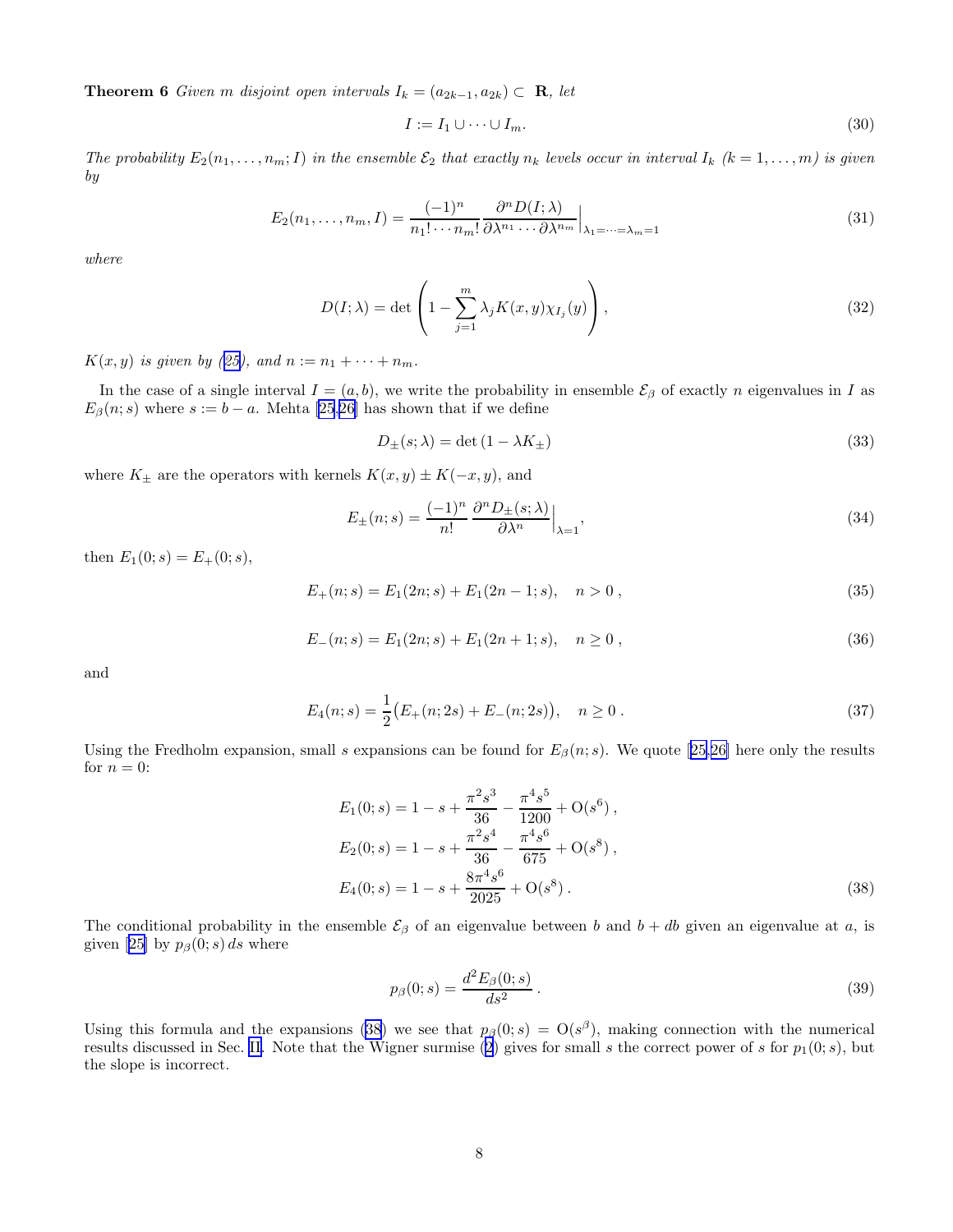## IV. ORTHOGONAL POLYNOMIAL ENSEMBLES

<span id="page-8-0"></span>Orthogonal polynomial ensembles have been studied since the 1960's, e.g.[[13\]](#page-21-0), but recently interest has revived because of their application to the matrix models of 2D quantum gravity [\[7,8](#page-21-0),[15](#page-21-0),[16\]](#page-21-0). Here we give the main results that generalize the previous sections.

The orthogonal polynomial ensemble associated to V assigns a probability measure on the space of  $N \times N$  hermitian matrices proportional to

$$
\exp\left(-\operatorname{Tr}\left(V(M)\right)\right) dM\tag{40}
$$

where  $V(x)$  is a real-valued function such that

$$
w_V(x) = \exp(-V(x))
$$

defines a weight function in the sense of orthogonal polynomial theory. The quantity dM denotes the product of Lebesgue measures over the independent elements of the hermitian matrix M. Since  $Tr(V(M))$  depends only upon the eigenvalues of  $M$ , we may diagonalize  $M$ 

$$
M=XDX^*,
$$

and as before integrate over the "X" part of the measure to obtain a probability measure on the eigenvalues. Doing this gives the density

$$
P_N(x_1, \dots, x_N) = \prod_{1 \le k < \ell \le N} (x_k - x_\ell)^2 \exp\left(-\sum_{j=1}^N V(x_j)\right). \tag{41}
$$

If we introduce the orthogonal polynomials

$$
\int_{\mathbf{R}} p_m(x) p_n(x) w_V(x) dx = \delta_{mn}, \quad m, n = 0, 1, \dots
$$
\n(42)

and associated functions

$$
\varphi_m(x) = \exp(-V(x)/2) p_m(x),
$$

then the probability density (41) becomes

$$
P_N(x_1, ..., x_N) = \frac{1}{N!} \left( \det \left( \varphi_{j-1}(x_k) \right) \Big|_{j,k=1}^N \right)^2
$$
  
= 
$$
\frac{1}{N!} \det \left( K_N(x_j, x_k) \right)
$$
 (43)

where

$$
K_N(x, y) = \sum_{j=0}^{N-1} \varphi_j(x)\varphi_j(y)
$$
  
= 
$$
\frac{k_{N-1}}{k_N} \frac{\varphi_N(x)\varphi_{N-1}(y) - \varphi_{N-1}(x)\varphi_N(y)}{x - y}
$$
 for  $x \neq y$   
= 
$$
\frac{k_{N-1}}{k_N} (\varphi'_N(x)\varphi_N(x) - \varphi'_{N-1}(x)\varphi_N(x))
$$
 for  $x = y$ . (44)

The last two equalities follow from the Christoffel-Darboux formula and the  $k_n$  are defined by

$$
p_n(x) = k_n x^n + \cdots, \quad k_n > 0.
$$

Using the orthonormality of the  $\varphi_j(x)$ 's one shows exactly as in [\[25](#page-21-0)] that

$$
R_n(x_1,\ldots,x_n):=\frac{N!}{(N-n)!}\int_{\mathbf{R}}\cdots\int_{\mathbf{R}}P_N(x_1,\ldots,x_N)\,dx_{n+1}\cdots dx_N
$$

$$
=\det\left(K_N(x_j,x_k)\Big|_{j,k=1}^n\right).
$$
(45)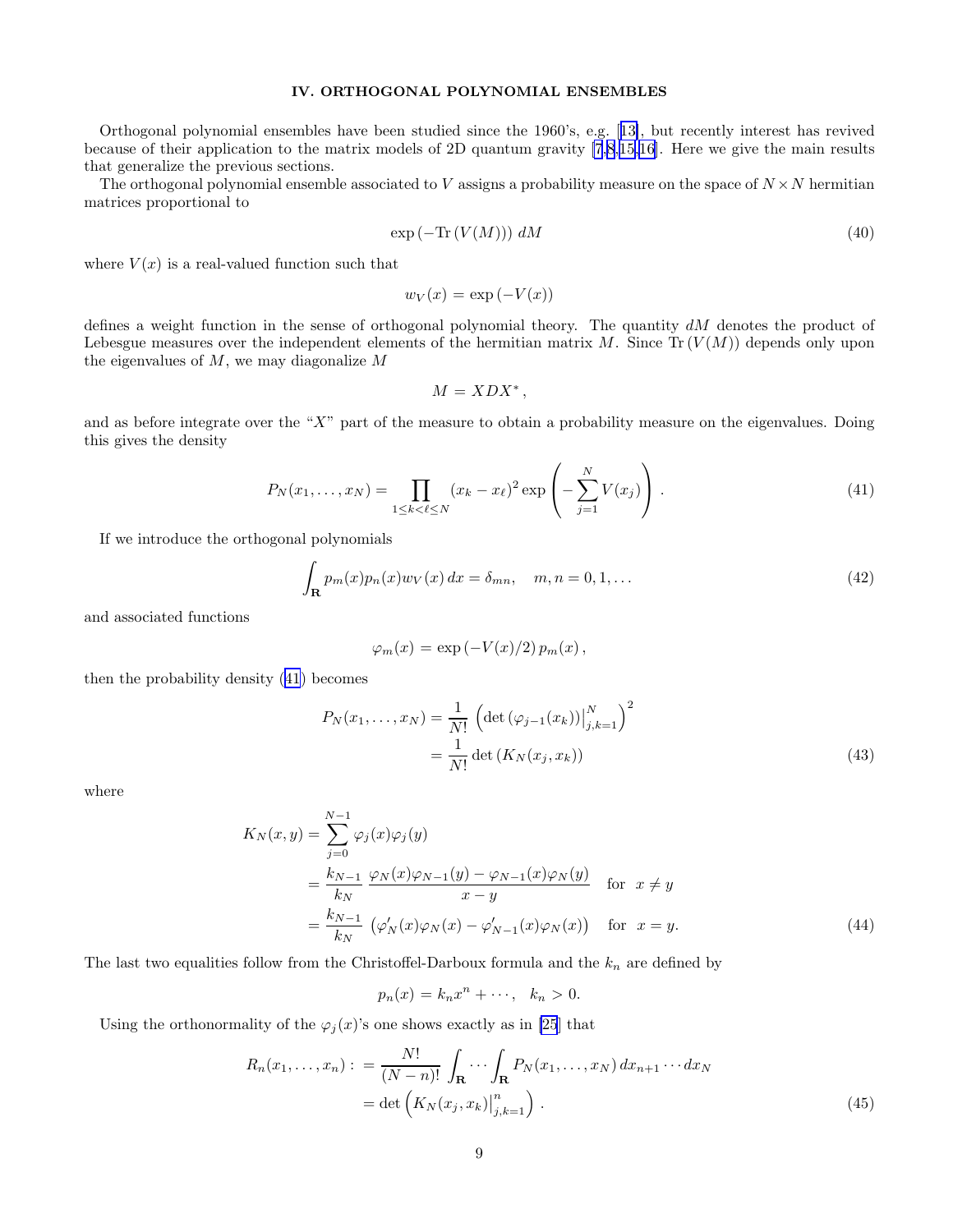<span id="page-9-0"></span>In particular, the density of eigenvalues is given by

$$
\rho_N(x) = K_N(x, x). \tag{46}
$$

Arguing as before, we find the probability that an interval I contains no eigenvalues is given by the determinant

$$
\det(1 - K_N) \tag{47}
$$

where  $K_N$  denotes the operator with kernel

 $K_N(x, y) \chi_I(y)$ 

and $K_N(x, y)$  given by ([44\)](#page-8-0). Analogous formulas hold for the probability of exactly n eigenvalues in an interval. We remark that the size of the matrix N has been kept fixed throughout this discusion.

### V. UNIVERSALITY

We now consider the limit as the size of the matrices tends to infinity in the orthogonal polynomial ensembles of Sec. [IV](#page-8-0). Recall that we defined the scaling limit by introducing new variables such that in these scaled variables the mean spacing of eigenvalues was unity. In Sec. [III](#page-1-0) the system for finite  $N$  was translationally invariant and had constant mean density  $N/2\pi$ . The orthogonal polynomial ensembles are not translationally invariant (recall (46) so we now take a fixed point  $x_0$  in the support of  $\rho_N(x)$  and examine the local statistics of the eigenvalues in some small neighborhood of this point  $x_0$ . Precisely, the scaling limit in the orthogonal polynomial ensemble that we consider is

$$
N \to \infty, \quad x_j \to x_0 \quad \text{such that} \quad \xi_j := \rho_N(x_0)(x_j - x_0) \quad \text{is fixed.} \tag{48}
$$

The problem is to compute  $K_N(x, y)$  dy in this scaling limit. From [\(44](#page-8-0)) one sees this is a question of asymptotics of the associated orthogonal polynomials. For weight functions  $w_V(x)$  corresponding to classical orthogonal polynomials such asymptotic formulas are well known and using these it has been shown[[13,](#page-21-0)[32\]](#page-22-0) that

$$
K_N(x, y) dy \to \frac{1}{\pi} \frac{\sin \pi (\xi - \xi')}{\xi - \xi'} d\xi'.
$$
\n(49)

Note this result is independent of  $x_0$  and any of the parameters that might appear in the weight function  $w_V(x)$ . Moore[[30\]](#page-22-0) has given heuristic semiclassical arguments that show that we can expect (49) in great generality.

There is a growing literature on asymptotics of orthogonal polynomials when the weight function  $w_V(x)$  has poly-nomial V, see [\[23](#page-21-0)] and references therein. For example, for the case of  $V(x) = x^4$  Nevai [\[33](#page-22-0)] has given rigorous asymptotic formulas for the associated polynomials. It is straightforward to use Nevai's formulas to verify that (49) holds in this non-classical case.

There are places where (49) will fail and these will correspond to choosing the  $x_0$  at the "edge of the spectrum"  $[6,30]$  $[6,30]$  $[6,30]$  (in these cases  $x_0$  varies with N). This will correspond to the double scaling limit discovered in the matrix models of 2D quantum gravity [\[7,8](#page-21-0),[15,16\]](#page-21-0). Different multicritical points will have different limiting  $K_N(x, y) dy$  [[6,](#page-21-0)[30\]](#page-22-0).

# VI. JIMBO-MIWA-MÔRI-SATO EQUATIONS

#### A. Definitions and Lemmas

In this section we denote by a the  $2m$ -tuple  $(a_1, \ldots, a_{2m})$  where the  $a_j$  are the endpoints of the intervals given in Theorem [6](#page-6-0) and by  $d_a$  exterior differentiation with respect to the  $a_j$   $(j = 1, \ldots, 2m)$ . We make the specialization

$$
\lambda_j = \lambda \quad \text{for} \quad j
$$

whichis the case consider in [[21](#page-21-0)]. It is not difficult to extend the considerations of this section to the general case. We denote by  $K$  the operator that has kernel

$$
\lambda K(x, y)\chi_I(y) \tag{50}
$$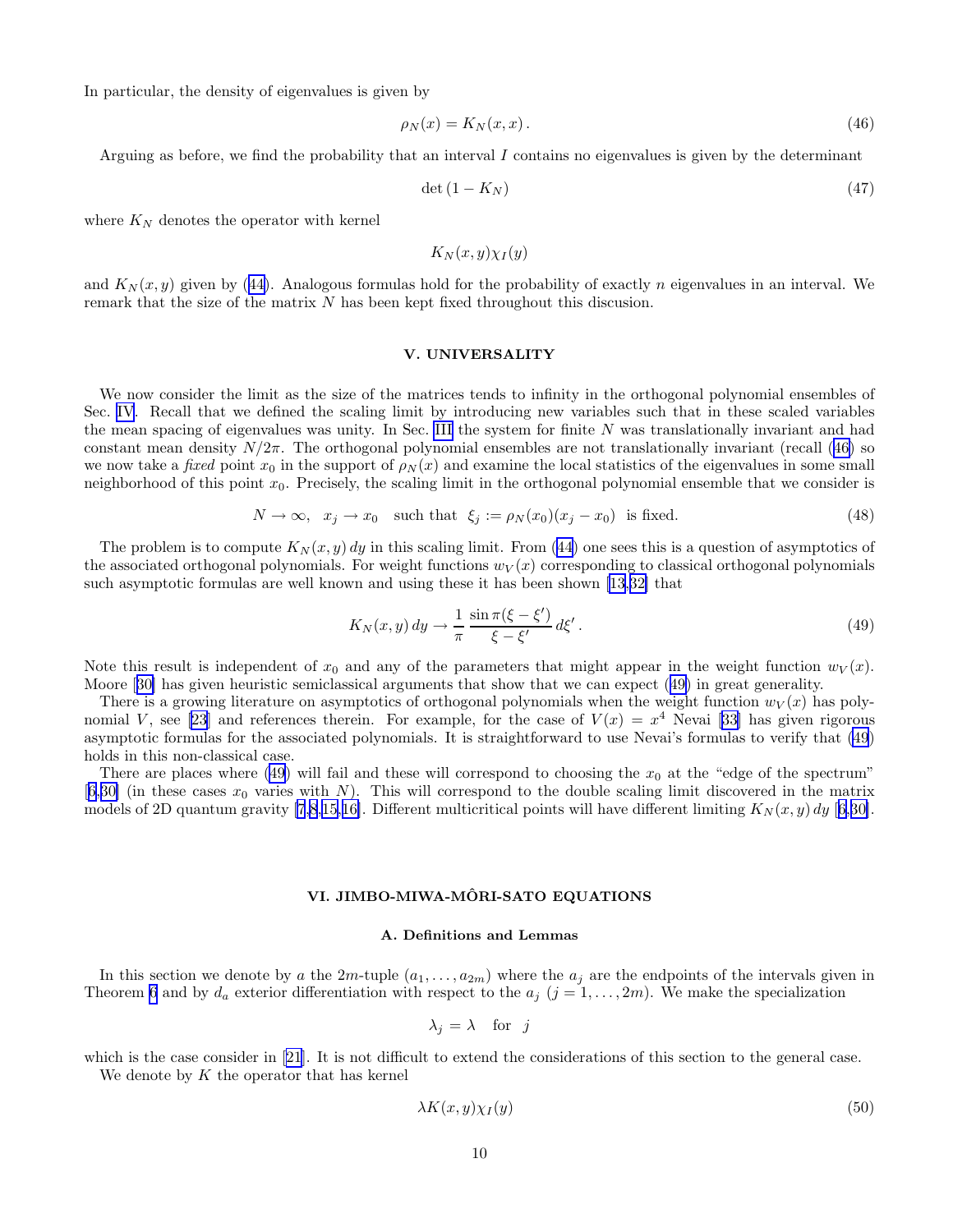<span id="page-10-0"></span>where  $K(x, y)$  is given by [\(25](#page-6-0)). It is convenient to write

$$
\lambda K(x,y) = \frac{A(x)A'(y) - A'(x)A(y)}{x - y}
$$
\n
$$
(51)
$$

where

$$
A(x) = \frac{\sqrt{\lambda}}{\pi} \sin \pi x.
$$

The operator K acts on  $L^2(\mathbf{R})$ , but can be restricted to act on a dense subset of smooth functions. From calculus we get the formula

$$
\frac{\partial}{\partial a_j} K = (-1)^j K(x, a_j) \delta(y - a_j)
$$
\n(52)

where  $\delta(x)$  is the Dirac delta function. Note that in the right hand side of the above equation we are using the shorthand notation that " $A(x, y)$ " means the operator with that kernel. We will continue to use this notation throughout this section.

We introduce the functions

$$
Q(x; a) = (1 - K)^{-1} A(x) = \int_{\mathbf{R}} \rho(x, y) A(y) dy
$$
\n(53)

and

$$
P(x; a) = (1 - K)^{-1} A'(x) = \int_{\mathbf{R}} \rho(x, y) A'(y) dy
$$
\n(54)

where  $\rho(x, y)$  denotes the distributional kernel of  $(1 - K)^{-1}$ . We will sometimes abbreviate these to  $Q(x)$  and  $P(x)$ , respectively. It is also convenient to introduce the resolvent kernel

$$
R = (1 - K)^{-1}K.
$$

In terms of kernels, these are related by

$$
\rho(x,y) = \delta(x-y) + R(x,y).
$$

We define the fundamental 1-form

$$
\omega(a) := d_a \log D(I; \lambda). \tag{55}
$$

Since the integral operator  $K$  is trace-class and depends smoothly on the parameters  $a$ , we have the well known result

$$
\omega(a) = -\text{Tr}\left((1 - K)^{-1}d_a K\right). \tag{56}
$$

Using (52) this last trace can be expressed in terms of the resolvent kernel:

$$
\omega(a) = -\sum_{j=1}^{2m} (-1)^j R(a_j, a_j) da_j \tag{57}
$$

which shows the importance of the quantities  $R(a_j, a_j)$ . A short calculation establishes

$$
\frac{\partial}{\partial a_j} (1 - K)^{-1} = (-1)^j R(x, a_j) \rho(a_j, y).
$$
\n(58)

We will need two commutators which we state as lemmas.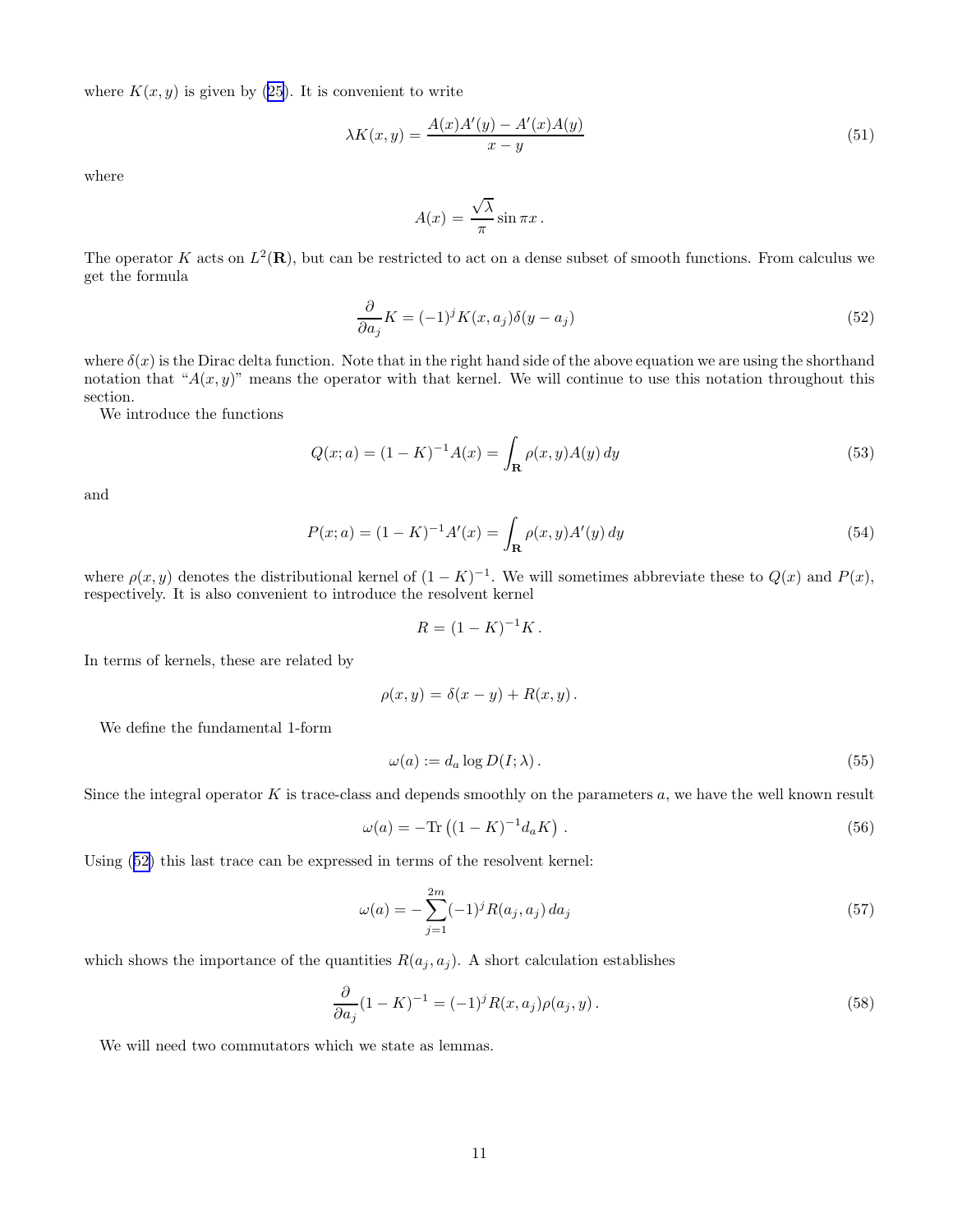<span id="page-11-0"></span>**Lemma 2** If  $D = \frac{d}{dx}$  denotes the differentiation operator, then

$$
[D,(1-K)^{-1}] = -\sum_{j=1}^{2m} (-1)^j R(x,a_j) \rho(a_j,y).
$$

Proof:

Since

$$
[D,(1-K)^{-1}] = (1-K)^{-1} [D,K] (1-K)^{-1},
$$

we begin by computing  $[D, K]$ . An integration by parts shows that

$$
[D, K] = -\sum_{j} (-1)^{j} K(x, a_j) \delta(y - a_j)
$$

where we used the property

$$
\frac{\partial K(x,y)}{\partial x} + \frac{\partial K(x,y)}{\partial y} = 0
$$

satisfied by our  $K(x, y)$  and the well known formula for the derivative of  $\chi_I(x)$ . The lemma now follows from the fact that

$$
R(x,y) = \int_{\mathbf{R}} \rho(x,z)K(z,y) dz = \int_{\mathbf{R}} K(x,z)\rho(z,y) dz.
$$

**Lemma 3** If  $M_x$  denotes the multiplication by x operator, then

$$
[M_x, (1 - K)^{-1}] = Q(x) (1 - K^t)^{-1} A' \chi_I(y) - P(x) (1 - K^t)^{-1} A \chi_I(y)
$$

where  $K<sup>t</sup>$  denotes the transpose of K, and also

$$
[M_x, (1 - K)^{-1}] = (x - y)R(x, y).
$$

Proof:

We have

$$
[M_x, K] = (A(x)A'(y) - A'(x)A(y)) \chi_I(y) (1 - K)^{-1}
$$

.

 $\blacksquare$ 

From this last equation the first part of the lemma follows using the definitions of Q and P. The alternative expression for the commutator follows directly from the definition of  $\rho(x, y)$  and its relationship to  $R(x, y)$ .

Thislemma leads to a representation for the kernel  $R(x, y)$  [[18](#page-21-0)]:

**Lemma 4** If  $R(x, y)$  is the resolvent kernel of [\(51](#page-10-0)) and Q and P are defined by [\(53](#page-10-0)) and ([54\)](#page-10-0), respectively, then for  $x, y \in I$  we have

$$
R(x,y) = \frac{Q(x;a)P(y;a) - P(x;a)Q(y;a)}{x-y}, \quad x \neq y,
$$

and

$$
R(x,x) = \frac{dQ}{dx}(x;a) P(x;a) - \frac{dP}{dx}(x;a) Q(x;a).
$$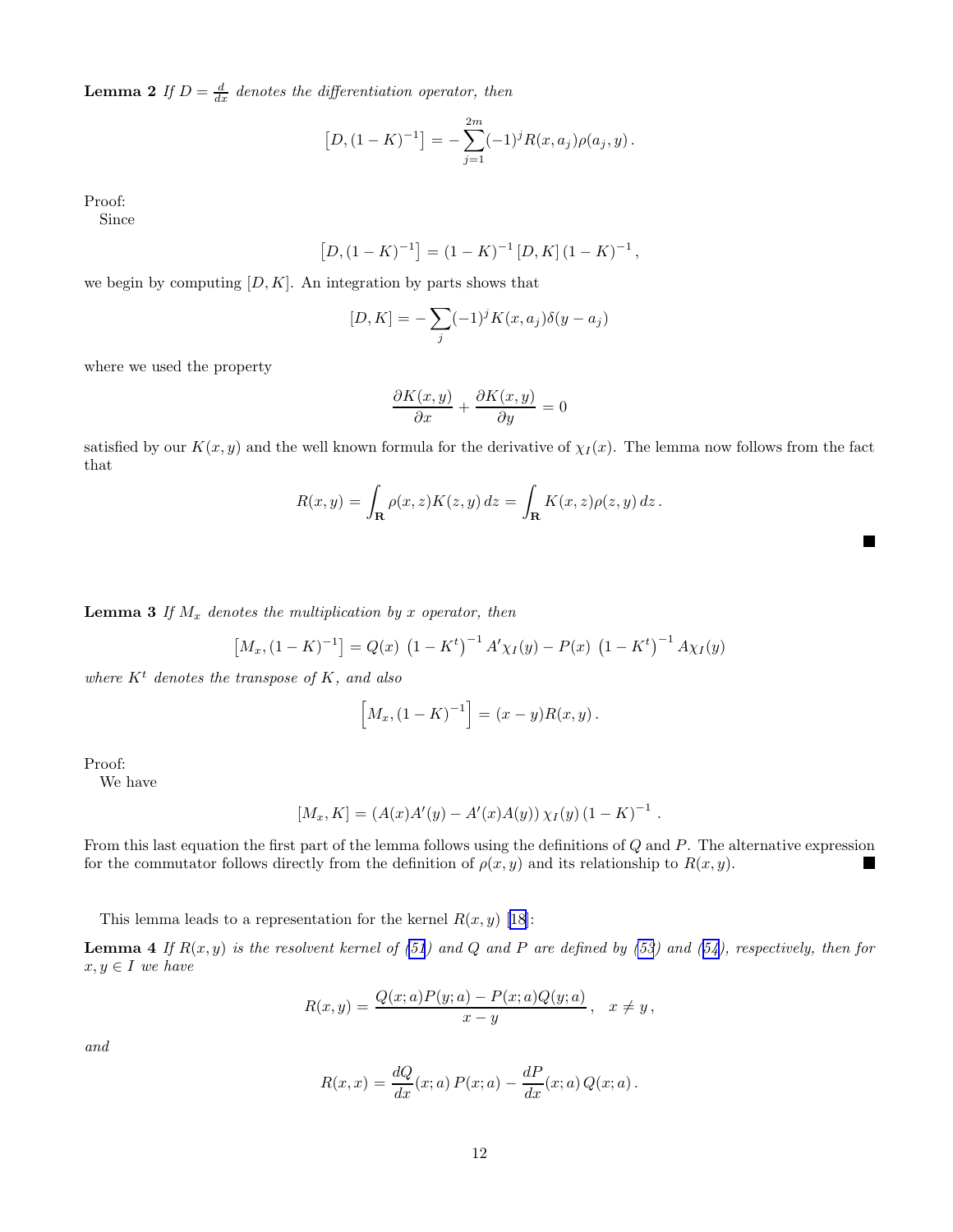<span id="page-12-0"></span>Proof:

Since  $K(x, y) = K(y, x)$  we have, on I,

$$
(1 - K^t)^{-1} A \chi_I = (1 - K)^{-1} A \chi_I = (1 - K)^{-1} A
$$

(the last since the kernel of K vanishes for  $y \notin I$ ). Thus  $(1 - K^t)^{-1} A \chi_I = Q$  on I, and similarly  $(1 - K^t)^{-1} A' \chi_I = P$ on I. The first part of the lemma then follows from Lemma [3](#page-11-0). The expression for the diagonal follows from Taylor's theorem. L.

We remark that Lemma [4](#page-11-0) used only the property that the kernel  $K(x, y)$  can be written as [\(51](#page-10-0)) and not the specific form of  $A(x)$ . Such kernels are called "completely integrable integral operators" by Its et. al. [\[18](#page-21-0)] and Lemma [4](#page-11-0) is central to their work.

# B. Derivation of the JMMS Equations

We set

$$
q_j = q_j(a) = \lim_{\substack{x \to a_j \\ x \in I}} Q(x; a) \text{ and } p_j = p_j(a) = \lim_{\substack{x \to a_j \\ x \in I}} P(x; a), \quad j = 1, \dots, 2m. \tag{59}
$$

Specializing Lemma [4](#page-11-0) we obtain immediately

$$
R(a_j, a_k) = \frac{q_j p_k - p_j q_k}{a_j - a_k}, \ \ j \neq k.
$$
\n(60)

Referring to([58\)](#page-10-0) we easily deduce that

$$
\frac{\partial q_j}{\partial a_k} = (-1)^k R(a_j, a_k) q_k, \quad j \neq k,
$$
\n(61)

and

$$
\frac{\partial p_j}{\partial a_k} = (-1)^k R(a_j, a_k) p_k, \quad j \neq k. \tag{62}
$$

Now

$$
\frac{dQ}{dx} = D (1 - K)^{-1} A(x)
$$
  
=  $(1 - K)^{-1} DA(x) + [D, (1 - K)^{-1}] A(x)$   
=  $(1 - K)^{-1} A'(x) - \sum_{k} (-1)^{k} R(x, a_{k}) q_{k}.$ 

Thus

$$
\frac{dQ}{dx}(a_j; a) = p_j - \sum_k (-1)^k R(a_j, a_k) q_k.
$$
\n(63)

Similarly,

$$
\frac{dP}{dx} = (1 - K)^{-1} A''(x) + [D, (1 - K)^{-1}] A'(x)
$$
  
=  $-\pi^2 (1 - K)^{-1} A(x) - \sum_k (-1)^k R(x, a_k) p_k.$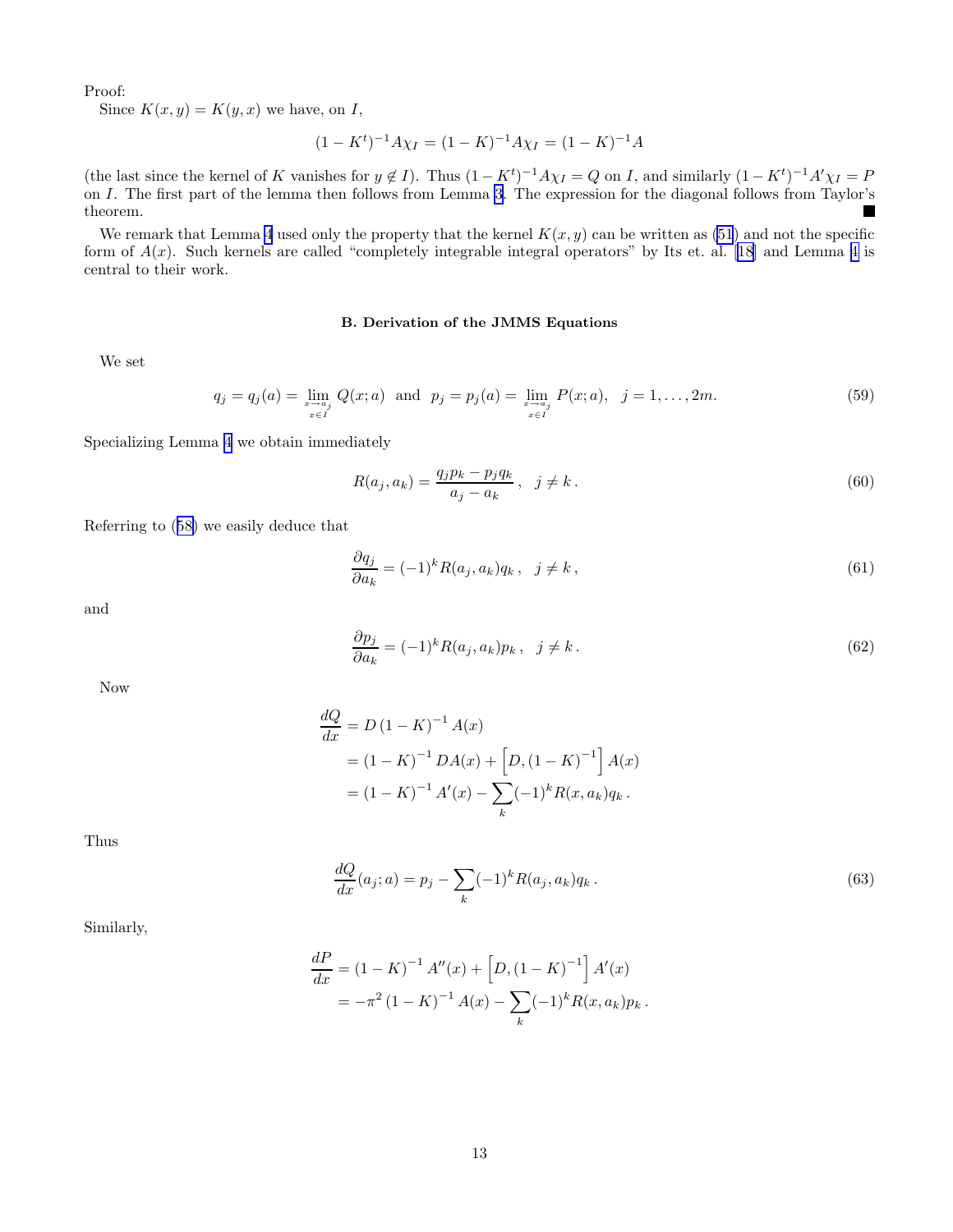<span id="page-13-0"></span>Thus

$$
\frac{dP}{dx}(a_j; a) = -\pi^2 q_j - \sum_k (-1)^k R(a_j, a_k) p_k.
$$
\n(64)

Using $(63)$  $(63)$  and  $(64)$  in the expression for the diagonal of R in Lemma [4](#page-11-0), we find

$$
R(a_j, a_j) = \pi^2 q_j^2 + p_j^2 + \sum_k (-1)^k R(a_j, a_k) R(a_k, a_j) (a_j - a_k).
$$
 (65)

Using

$$
\frac{\partial q_j}{\partial a_j} = \frac{dQ(x;a)}{dx}\Big|_{x=a_j} + \frac{\partial Q(x;a)}{\partial a_j}\Big|_{x=a_j}
$$

([61\)](#page-12-0) and [\(63](#page-12-0)) we obtain

$$
\frac{\partial q_j}{\partial a_j} = p_j - \sum_{k \neq j} (-1)^k R(a_j, a_k) q_k.
$$
\n
$$
(66)
$$

,

Similarly,

$$
\frac{\partial p_j}{\partial a_j} = -\pi^2 q_j - \sum_{k \neq k} (-1)^k R(a_j, a_k) p_k.
$$
\n
$$
(67)
$$

Equations  $(60)$ – $(62)$  $(62)$  and  $(65)$ – $(67)$  are the JMMS equations. We remark that they appear in slightly different form in [\[21](#page-21-0)] due to the use of sines and cosines rather than exponentials in the definitions of Q and P.

# C. Hamiltonian Structure of the JMMS Equations

To facilitate comparison with [\[21](#page-21-0),[31\]](#page-22-0) we introduce

$$
q_{2j} = -\frac{i}{2}x_{2j}, \t q_{2j+1} = \frac{1}{2}x_{2j+1},
$$
  
\n
$$
p_{2j} = -iy_{2j}, \t p_{2j+1} = y_{2j+1},
$$
  
\n
$$
M_{jk} := \frac{1}{2}(x_jy_k - x_ky_j),
$$
  
\n
$$
G_j(x,y) := \frac{\pi^2}{4}x_j^2 + y_j^2 - \sum_{\substack{k=1 \ k \neq j}}^{2m} \frac{M_{jk}^2}{a_j - a_k}.
$$
\n(68)

In this notation,

$$
\omega(a) = \sum_j G_j(x, y) \, da_j \, .
$$

If we introduce the canonical symplectic structure

$$
\{x_j, x_k\} = \{y_j, y_k\} = 0, \quad \{x_j, y_k\} = \delta_{jk}, \tag{69}
$$

then as shown in Moser [\[31](#page-22-0)]

**Theorem 7** The integrals  $G_j(x, y)$  are in involution; that is, if we define the symplectic structure by (69) we have

$$
\{G_j, G_k\} = 0 \text{ for all } j, k = 1, ..., 2m.
$$

Furthermore as can be easily verified, the JMMS equations take the following form [\[21](#page-21-0)]: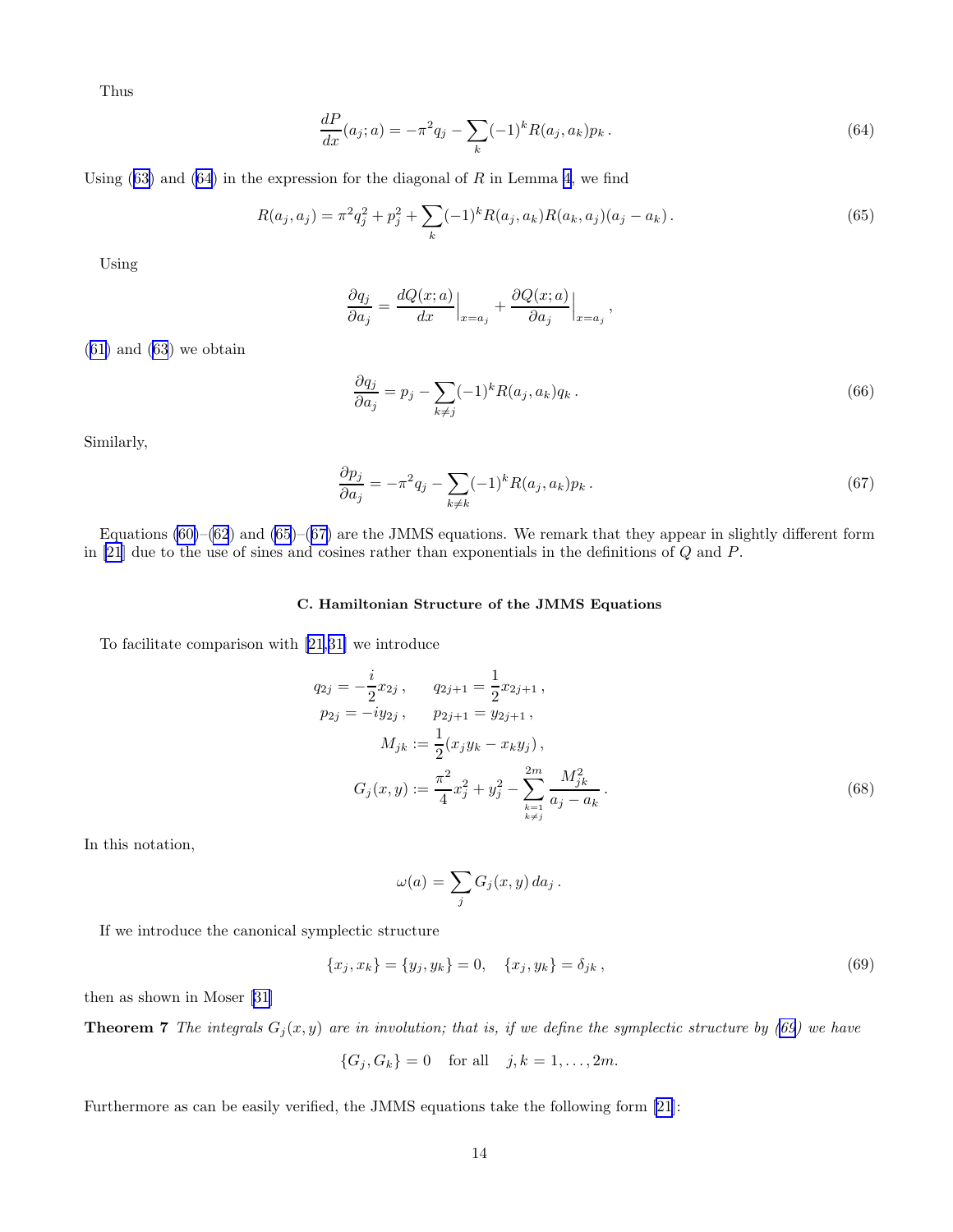<span id="page-14-0"></span>Theorem 8 If we define the Hamiltonian

$$
\omega(a) = \sum_{j=1}^{2m} G_j(x, y) da_j,
$$

then Eqs.  $(61)$  $(61)$ ,  $(62)$  $(62)$ ,  $(66)$  $(66)$  and  $(67)$  are equivalent to Hamilton's equations

$$
d_a x_j = \{x_j, \omega(a)\} \quad \text{and} \quad d_a y_j = \{y_j, \omega(a)\} .
$$

In words, the flow of the point  $(x, y)$  in the "time variable"  $a_j$  is given by Hamilton's equations with Hamiltonian  $G_j$ .

The (Frobenius) complete integrability of the JMMS equations follows immediately from Theorems [7](#page-13-0) and [8.](#page-13-0) We must show

$$
d_a\left\{x_j,\omega\right\}=0 \quad \text{and} \quad d_a\left\{y_j,\omega\right\}=0.
$$

Now

$$
d_a\left\{x_j,\omega\right\} = \left\{d_a x_j,\omega\right\} + \left\{x_j,d_a\omega\right\},\,
$$

but  $d_a\omega = 0$  since the  $G_k$ 's are in involution. And we have

$$
\{d_{a}x_{j}, \omega\} = \sum_{k < \ell} (\{\{x_{j}, G_{k}\}, G_{\ell}\} - \{\{x_{j}, G_{\ell}\}, G_{k}\}) da_{k} \wedge da_{\ell}
$$

which is seen to be zero from Jacobi's identity and the involutive property of the  $G_j$ 's.

# D. Reduction to Painlevé V in the One Interval Case

*1. The*  $\sigma(x; \lambda)$  *differential equation* 

We consider the case of one interval:

$$
m = 1, \quad a_1 = -t, \quad a_2 = t, \quad \text{with} \quad s := 2t.
$$
 (70)

Since  $\rho(x, y)$  is both symmetric and even for  $x, y \in I$ , we have  $q_2 = -q_1$  and  $p_2 = p_1$ . Introducing the quantity

$$
r_1 = \int_{-t}^{t} \rho(-t, x) \exp(-i\pi x) dx,
$$

we write

$$
q_1 = \frac{\sqrt{\lambda}}{2\pi i}(\overline{r_1} - r_1) \quad \text{and} \quad p_1 = \frac{\sqrt{\lambda}}{2}(\overline{r_1} + r_1).
$$

Specializing the results of Sec. VIB to  $m = 1$  we have

$$
\omega(a) = -2R(t, t) dt,
$$
\n(71)

$$
R(-t,t) = -\frac{1}{t}q_1p_1 = \frac{\lambda}{4\pi i t}(r_1^2 - \overline{r}_1^2),\tag{72}
$$

$$
\frac{dq_1}{dt} = -\frac{\partial q_1}{\partial a_1} + \frac{\partial q_1}{\partial a_2} = -p_1 + 2R(-t, t)q_1,
$$
\n
$$
\frac{dp_1}{dt} = \pi^2 q_1 + 2R(-t, t)p_1,
$$
\n
$$
\frac{dr_1}{dt} = i\pi r_1 + 2R(-t, t)\overline{r}_1,
$$
\n
$$
R(t, t) = \pi^2 q_1^2 + p_1^2 - 2tR(-t, t)^2
$$
\n(73)

$$
= \lambda \overline{r}_1 r_1 + \frac{\lambda^2}{8\pi^2 t} \left(\overline{r}_1^2 - r_1^2\right)^2.
$$
 (74)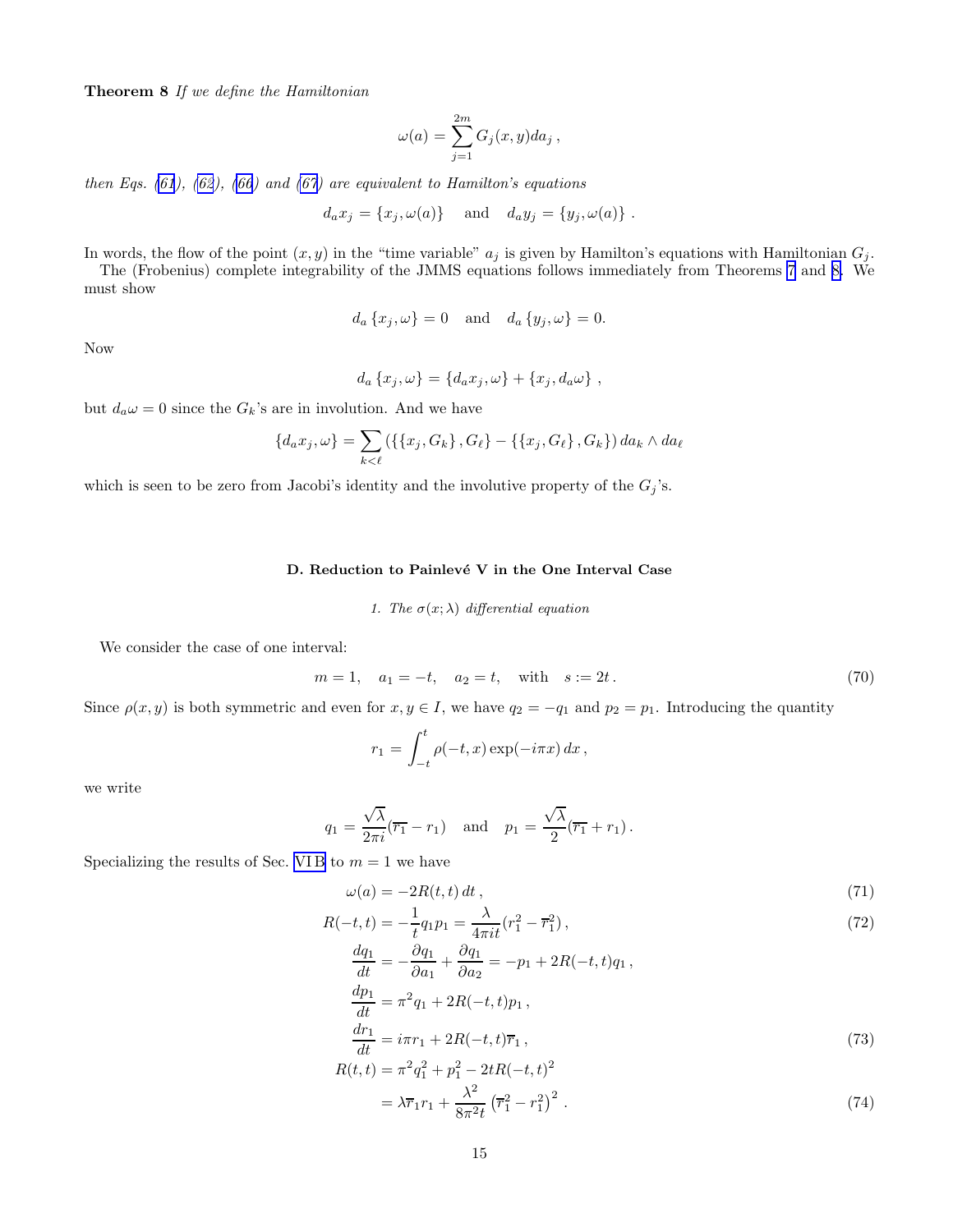<span id="page-15-0"></span>A straightforward computation from [\(72\)](#page-14-0)–[\(74](#page-14-0)) shows

$$
\frac{d}{dt}\left(tR(-t,t)\right) = \lambda \Re(r_1^2) \,,\tag{75}
$$

$$
\frac{d}{dt}\left(tR(t,t)\right) = \lambda \left|r_1\right|^2,\tag{76}
$$

$$
\frac{d}{dt}R(t,t) = 2\left(R(-t,t)\right)^2\,. \tag{77}
$$

Eq. (77) is known as Gaudin's relation and Eqs. (75) and (76) are identities derived by Mehta[[27](#page-21-0)] (see also Dyson[[12\]](#page-21-0)) in his proof of the one interval JMMS equations. Here we made the JMMS equations central and derived (75)–(77) as consequences.

These equations make it easy to derive a differential equation for

$$
\sigma(x;\lambda) := -2tR(t,t) = x\frac{d}{dx}\log D(\frac{x}{\pi};\lambda), \quad \text{where} \quad x = 2\pi t. \tag{78}
$$

.

We start with the identity

$$
|r_1|^4 = (\Re(r_1^2))^2 + (\Im(r_1^2))^2
$$
,

and define temporarily  $a(t) := tR(t, t)$  and  $b(t) := tR(-t, t)$ ; then [\(72](#page-14-0)), (75), and (76) imply

$$
\left(\frac{da}{dt}\right)^2 = \left(\frac{db}{dt}\right)^2 + 4\pi^2b^2
$$

Using (77) and its derivative to eliminate b and  $db/dt$ , we get an equation for  $a(t)$  and hence  $\sigma(x; \lambda)$ :

**Theorem 9** In the case of a single interval  $I = (-t, t)$  with  $s = 2t$ , the Fredholm determinant

$$
D(s; \lambda) = \det(1 - \lambda K)
$$

is given by

$$
D(s; \lambda) = \exp\left(\int_0^{\pi s} \frac{\sigma(x; \lambda)}{x} dx\right),\tag{79}
$$

where  $\sigma(x; \lambda)$  satisfies the differential equation

$$
\left(x\sigma''\right)^2 + 4\left(x\sigma' - \sigma\right)\left(x\sigma' - \sigma + (\sigma')^2\right) = 0\tag{80}
$$

with boundary condition as  $x \to 0$ 

$$
\sigma(x;\lambda) = -\frac{\lambda}{\pi}x - (\frac{\lambda}{\pi})^2 x^2 - \dotsb \tag{81}
$$

Proof: Only (81) needs explanation. The small x expansion of  $\sigma(x; \lambda)$  is fixed from the small s expansion of  $D(s; \lambda)$ which can be computed from the Neumann expansion.

The differential equation (80) is the " $\sigma$  representation" of the Painlevé V equation. This is discussed in [\[21](#page-21-0)], and in moredetail in Appendix C of [[20\]](#page-21-0). In terms of the monodromy parameters  $\theta_i$  ( $i = 0, 1, \infty$ ) of [\[20](#page-21-0)], (80) corresponds to  $\theta_0 = \theta_1 = \theta_\infty = 0$  which is the case of no local monodromy. For an introduction to Painlevé functions see [\[19](#page-21-0),[22](#page-21-0)].

# 2. The  $\sigma_{\pm}(x;\lambda)$  *equations*

Recallingthe discussion following Eq. ([33\)](#page-7-0), we see we need the determinants  $D_{\pm}(s;\lambda)$  to compute  $E_{\beta}(n;s)$  for  $\beta=1$ and 4. Let  $R_{\pm}$  denote the resolvent kernels for the operators

$$
K_{\pm} := \frac{1 \pm J}{2} K = K \frac{1 \pm J}{2} \,,
$$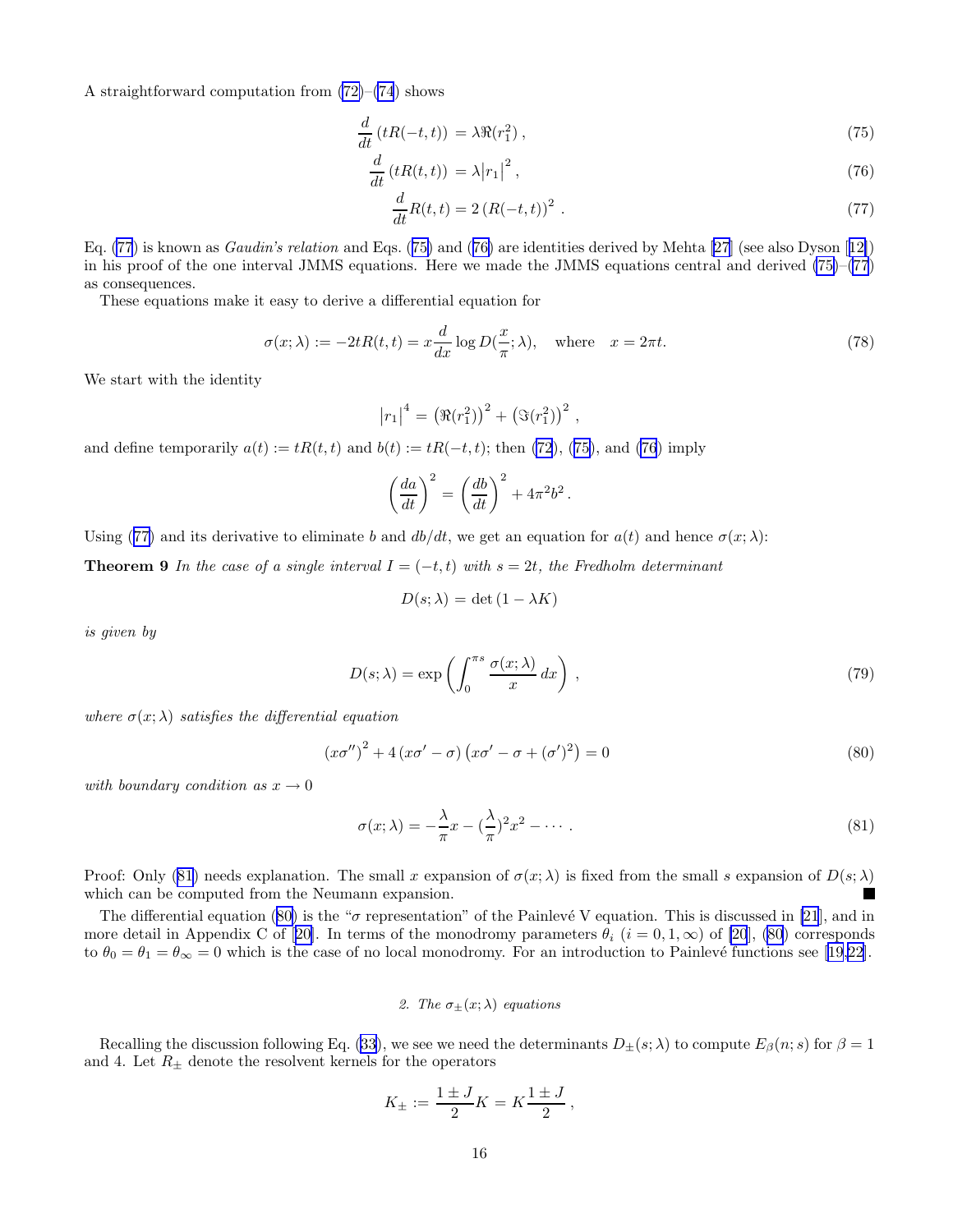<span id="page-16-0"></span>where  $(Jf)(x) = f(-x)$  and the last equality of the above equation follows from the evenness of K. Thus

$$
R_{\pm} := (1 - K_{\pm})^{-1} K_{\pm} = \frac{1}{2} (1 \pm J) R ,
$$

which in terms of kernels is

$$
R_{\pm}(x,y) = \frac{1}{2} (R(x,y) \pm R(-x,y)) .
$$

Thus

$$
(R_{-}(t,t) - R_{+}(t,t))^{2} = (R(-t,t))^{2} = \frac{1}{2}\frac{d}{dt}R(t,t).
$$

Introducing the analogue of  $\sigma(x; \lambda)$ , i.e.

$$
\sigma_{\pm}(x;\lambda):=x\frac{d}{dx}\log D_{\pm}(\frac{x}{\pi};\lambda),
$$

the above equation becomes

$$
\left(\frac{\sigma_{-}(x;\lambda)-\sigma_{+}(x;\lambda)}{x}\right)^{2}=-\frac{d}{dx}\frac{\sigma(x;\lambda)}{x}.
$$
\n(82)

Of course,  $\sigma_{+}(x;\lambda)$  also satisfy

$$
\sigma_+(x;\lambda) + \sigma_-(x;\lambda) = \sigma(x;\lambda). \tag{83}
$$

Using (82) and (83) and integrating  $\sigma_{\pm}(x;\lambda)/x$  we obtain (the square root sign ambiguity can be fixed from small x expansions)

**Theorem 10** Let  $D_{\pm}(s;\lambda)$  be the Fredholm determinants defined by [\(33](#page-7-0)), then

$$
\log D_{\pm}(s;\lambda) = \frac{1}{2}\log D(s;\lambda) \pm \frac{1}{2}\int_0^s \sqrt{-\frac{d^2}{dx^2}\log D(x;\lambda)} dx.
$$
 (84)

## VII. ASYMPTOTICS

### A. Asymptotics via the Painlevé V Representation

In this section we explain how one derives asymptotic formulas for  $E_\beta(n; s)$  as  $s \to \infty$  starting with the Painlevé V representations of Theorems [9](#page-15-0) and 10. This section follows Basor, Tracy and Widom[[4\]](#page-21-0) (see also [\[28](#page-21-0)]). We remark that the asymptotics of  $E_\beta(0; s)$  as  $s \to \infty$  was first derived by Dyson [\[11](#page-21-0)] by a clever use of inverse scattering methods.

Referring to Theorems [9](#page-15-0) and 10 one sees that the basic problem from the differential equation point of view is to derive large  $x$  expansions for

$$
\sigma_0(x) := \sigma(x; 1) \tag{85}
$$

$$
\sigma_n(x) := \frac{\partial^n \sigma}{\partial \lambda^n}(x; 1), \quad n = 1, 2, \dots
$$
\n(86)

$$
\sigma_{\pm,n}(x) := \frac{\partial^n \sigma_{\pm}}{\partial \lambda^n}(x;1), \quad n = 1, 2, \dots
$$
\n(87)

We point out the sensitivity of these results to the parameter  $\lambda$  being set to one. This dependence is best discussed in terms of the differential equation([80\)](#page-15-0) where it is an instance of the general problem of connection formulas, see e.g. $[22]$  $[22]$  and references therein. In this context the problem is: given the small x boundary condition, find asymptotic formulas as  $x \to \infty$  where all constants not determined by a local analysis at  $\infty$  are given as functions of the parameter λ.If we assume an asymptotic solution for large x of the form  $\sigma(x) \sim ax^p$ , then ([80\)](#page-15-0) implies either  $p = 1$  or 2 and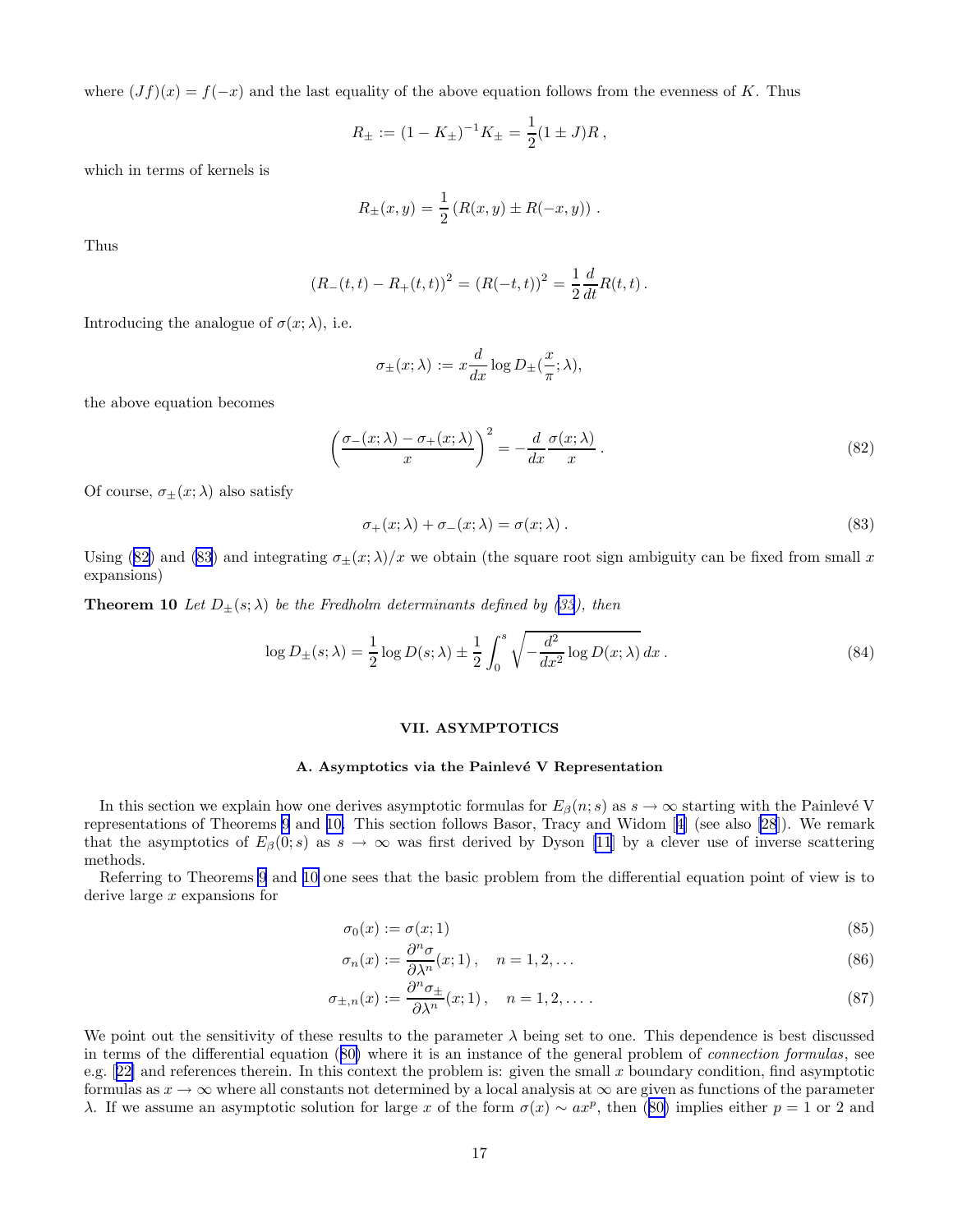<span id="page-17-0"></span>if  $p = 2$  then necessarily  $a = -\frac{1}{4}$ . The connection problem for [\(80\)](#page-15-0) has been studied by McCoy and Tang [\[24](#page-21-0)] who show that for  $0 < \lambda < 1$  one has

$$
\sigma(x,\lambda) = a(\lambda)x + b(\lambda) + o(1)
$$

as  $x \to \infty$  with

$$
a(\lambda) = \frac{1}{\pi} \log(1 - \lambda)
$$
 and  $b(\lambda) = \frac{1}{2} a^2(\lambda)$ .

Since these formulas make no sense at  $\lambda = 1$ , it is reasonable to guess that

$$
\sigma(x;1) \sim -\frac{1}{4}x^2\,. \tag{88}
$$

For a rigorous proof of this fact see [\[38](#page-22-0)]. It should be noted that in Dyson's work he too "guesses" this leading behavior to get his asymptotics to work (this leading behavior is not unexpected from the continuum Coulomb gas approximation). Given (88), and only this, it is a simple matter using [\(80](#page-15-0)) to compute recursively the correction terms to this leading asymptotic behavior:

$$
\sigma_0(x) = -\frac{1}{4}x^2 - \frac{1}{4} + \sum_{n=1}^{\infty} \frac{c_{2n}}{x^{2n}}, \quad x \to \infty
$$
\n(89)

 $(c_2 = -\frac{1}{4}, c_4 = -\frac{5}{2}, \text{etc.})$ . Using (89) in [\(79](#page-15-0)) and [\(84](#page-16-0)) one can efficiently generate the large s expansions for  $D(s; 1)$  and  $D_{\pm}(s;1)$  except for overall multiplicative constants. In this instance other methods fix these constants (see discussion in [\[4](#page-21-0),[25\]](#page-21-0)). In general this overall multiplicative constant in a  $\tau$ -function is quite difficult to determine (for an example of such a determination see [\[2](#page-21-0),[3](#page-21-0)]). We record here the result:

$$
\log D_{\pm}(s;1) = -\frac{1}{16}\pi^2 s^2 \mp \frac{1}{4}\pi s - \frac{1}{8}\log \pi s \pm \frac{1}{4}\log 2 + \frac{1}{12}\log 2 + \frac{3}{2}\zeta'(-1) + o(1) \tag{90}
$$

as  $s \to \infty$  where  $\zeta$  is the Riemann zeta function. We mention that for  $0 < \lambda < 1$  the asymptotics of  $D(s; \lambda)$  as  $s \to \infty$ are known [\[5](#page-21-0),[24\]](#page-21-0).

One method to determine the asymptotics of  $\sigma_n(x)$  as  $x \to \infty$  is to examine the variational equations of [\(80](#page-15-0)), i.e. simply differentiate [\(80](#page-15-0)) with respect to  $\lambda$  and then set  $\lambda = 1$ . These linear differential equations can be solved asymptotically given the asymptotic solution (89). In carrying this out one finds there are two undetermined constants corresponding to the two linearly independent solutions to the first variational equation of [\(80](#page-15-0)). One constant does not affect the asymptotics of  $\sigma_1(x)$  (assuming the other is nonzero!). Determining these constants is part of the general connection problem and it has not been solved in the context of differential equations. In[[4](#page-21-0)[,38](#page-22-0)] Toeplitz and Wiener-Hopf methods are employed to fix these constants. The Toeplitz arguments of[[4\]](#page-21-0) depend upon some unproved assumptions about scaling limits, but the considerations of [\[38](#page-22-0)] are completely rigorous and we deduce the following result [\[4\]](#page-21-0) for  $\sigma_n(x)$  for all  $n = 3, 4, \ldots$ :

$$
\sigma_n(x) = -\frac{n!}{(2^3 \pi)^{n/2}} \frac{\exp(nx)}{x^{n/2 - 1}} \left[ 1 + \frac{1}{8} (7n - 4) \frac{1}{x} + \frac{7}{128} (7n^2 + 12n - 16) \frac{1}{x^2} + O(\frac{1}{x^3}) \right]
$$
(91)

as  $x \to \infty$ . For  $n = 1, 2$  the above is correct for the leading behavior but for  $n = 1$  the correction terms have coefficients  $\frac{5}{8}$  and  $\frac{65}{128}$ , respectively, and for  $n=2$  the above formula gives the coefficient for  $1/x$  but the coefficient for $1/x^2$  is  $\frac{65}{32}$ . See [[4\]](#page-21-0) for asymptotic formulas for  $\sigma_{\pm,n}(x)$ .

Since the asymptotics of  $E_\beta(0; s)$  are known, it is convenient to introduce

$$
r_{\beta}(n;s) := \frac{E_{\beta}(n;s)}{E_{\beta}(0;s)}.
$$

Herewe restrict our discussion to  $\beta = 2$  (see [[4\]](#page-21-0) for other cases). Using (91) in [\(31](#page-7-0)) one discovers that there is a great deal of cancellation in the terms which go into the asymptotics of  $r_2(n; s)$ . To prove a result for all  $n \in \mathbb{N}$  by this method we must handle all the correction terms in (91)—this was not done in[[4\]](#page-21-0) and so the following result was proved only for  $1 \leq n \leq 10$ :

$$
r_2(n;s) = B_{2,n} \frac{\exp(n\pi s)}{s^{n^2/2}} \left[ 1 + \frac{n}{8} (2n^2 + 7) \frac{1}{\pi s} + \frac{n^2}{128} (4n^4 + 48n^2 + 229) \frac{1}{(\pi s)^2} + O(\frac{1}{s^3}) \right]
$$
(92)

where

$$
B_{2,n} = 2^{-n^2 - n/2} \pi^{-(n^2 + n)/2} (n - 1)!(n - 2)! \cdots 2! \, 1! \, .
$$

In the next section we derive the leading term of (92) for all  $n \in \mathbb{N}$ . Asymptotic formulas for  $r_\beta(n; s)$  ( $\beta = 1, 4, \pm$ ) can be found in [\[4](#page-21-0)].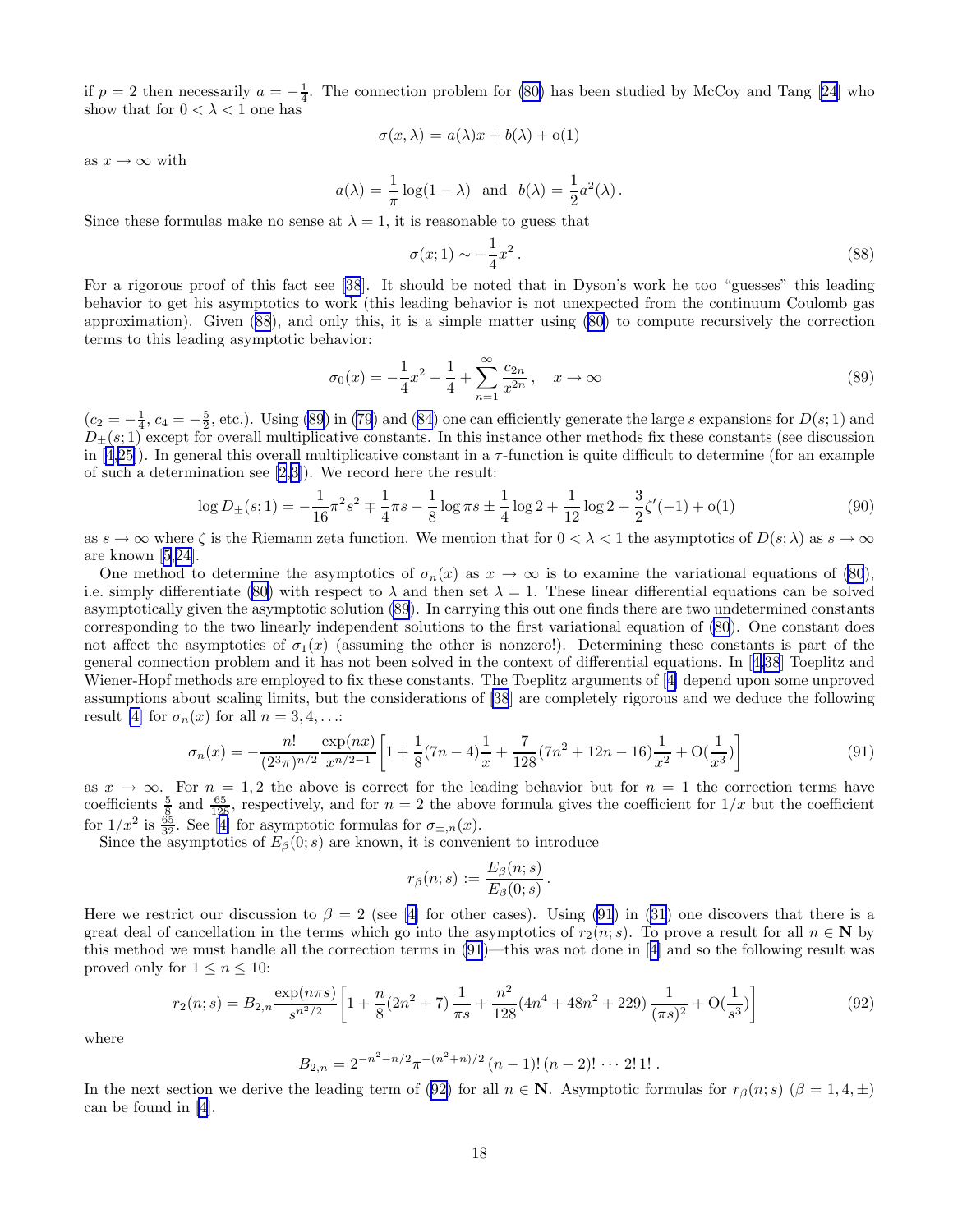### B. Asymptotics of  $r_2(n; s)$  from Asymptotics of Eigenvalues

<span id="page-18-0"></span>The asymptotic formula [\(92\)](#page-17-0) can also be derived by a completely different method (as was briefly indicated in[[4\]](#page-21-0)). If we denote the eigenvalues of the integral operator K by  $\lambda_0 > \lambda_1 > \cdots > 0$ , then

$$
\det(1 - \lambda K) = \prod_{i=0}^{\infty} (1 - \lambda \lambda_i),
$$

and so it follows immediately from [\(31](#page-7-0)) that

$$
r_2(n;s) = \sum_{i_1 < \dots < i_n} \frac{\lambda_{i_1} \cdots \lambda_{i_n}}{(1 - \lambda_{i_1}) \cdots (1 - \lambda_{i_n})} \,. \tag{93}
$$

(This is formula (5.4.30) in [\[25](#page-21-0)].) Thus the asymptotics of the eigenvalues  $\lambda_i$  as  $s \to \infty$  can be expected to give information on the asymptotics of  $r_2(n; s)$  as  $s \to \infty$ .

It is a remarkable fact that the integral operator K, acting on the interval  $(-t, t)$ , commutes with the differential operator  $\mathcal L$  defined by

$$
\mathcal{L}f = \frac{d}{dx}(x^2 - t^2)\frac{df}{dx} + t^2x^2f, \quad s = 2t; \tag{94}
$$

the boundary condition here is that f be continuous at  $\pm t$ . Thus the integral operator and the differential operator haveprecisely the same eigenfunctions—the so-called prolate spheroidal wave functions, see e.g. [[29\]](#page-22-0). Now Fuchs [[14\]](#page-21-0), by an application of the WKB method to the differential equation, and using a connection between the eigenvalues  $\lambda_i$  and the values of the normalized eigenfunctions at the end-points, derived the asymptotic formula

$$
1 - \lambda_i \sim \pi^{i+1} 2^{2i+3/2} s^{i+1/2} e^{-\pi s} / i! \tag{95}
$$

valid for fixed i as  $s \to \infty$ . Further terms of the asymptotic expansion for the ratio of the two sides were obtained by Slepian[[35\]](#page-22-0).

If one looks at the asymptotics of the individual terms on the right side of (93), then we see from (95) that they all have the exponential factor  $e^{n\pi s}$  and that the powers of s that occur are

$$
s^{-n/2-(i_1+\cdots+i_n)}.
$$

Thus the term corresponding to  $i_1 = 0$ ,  $i_2 = 1, \ldots, i_n = n - 1$  dominates each of the others. In fact we claim this term dominates the sum of all the others, and so

$$
r_2(n;s) \sim 1! \, 2! \cdots (n-1)! \, \pi^{-n(n+1)/2} 2^{-n^2 - n/2} s^{-n^2/2} e^{n\pi s} \,, \tag{96}
$$

in agreement with [\(92](#page-17-0)).

To prove this claim, we write

$$
r_2(n;s) = \frac{\lambda_{i_1^0} \cdots \lambda_{i_n^0}}{(1 - \lambda_{i_1^0}) \cdots (1 - \lambda_{i_n^0})} + \sum' \frac{\lambda_{i_1} \cdots \lambda_{i_n}}{(1 - \lambda_{i_1}) \cdots (1 - \lambda_{i_n})}
$$

where  $i_1^0 = 0$ ,  $i_1^0 = 1, \ldots, i_n^0 = n - 1$  and the sum here is taken over all  $(i_1, \ldots, i_n) \neq (i_1^0, \ldots, i_n^0)$  with  $i_1 < \cdots < i_n$ . We have to show that

$$
\sum' \frac{\lambda_{i_1} \cdots \lambda_{i_n}}{(1 - \lambda_{i_1}) \cdots (1 - \lambda_{i_n})} / \frac{e^{n \pi s}}{s^{n^2/2}} \longrightarrow 0
$$

as  $s \to \infty$  and we know that this would be true if the sum were replaced by any summand. Write  $\sum' = \sum_1 + \sum_2$ where in  $\sum_1$  we have  $i_j < N$  for all j (N to be determined later) and  $\sum_2$  is the rest of  $\sum'$ . Since  $\sum_1$  is a finite sum we have

$$
\sum\nolimits_1\!\left/\frac{e^{n\pi s}}{s^{n^2/2}}\right.\longrightarrow 0
$$

so we need consider only  $\sum_2$ . In any summand of this we have  $i_j \ge N$  for some j, and so for this j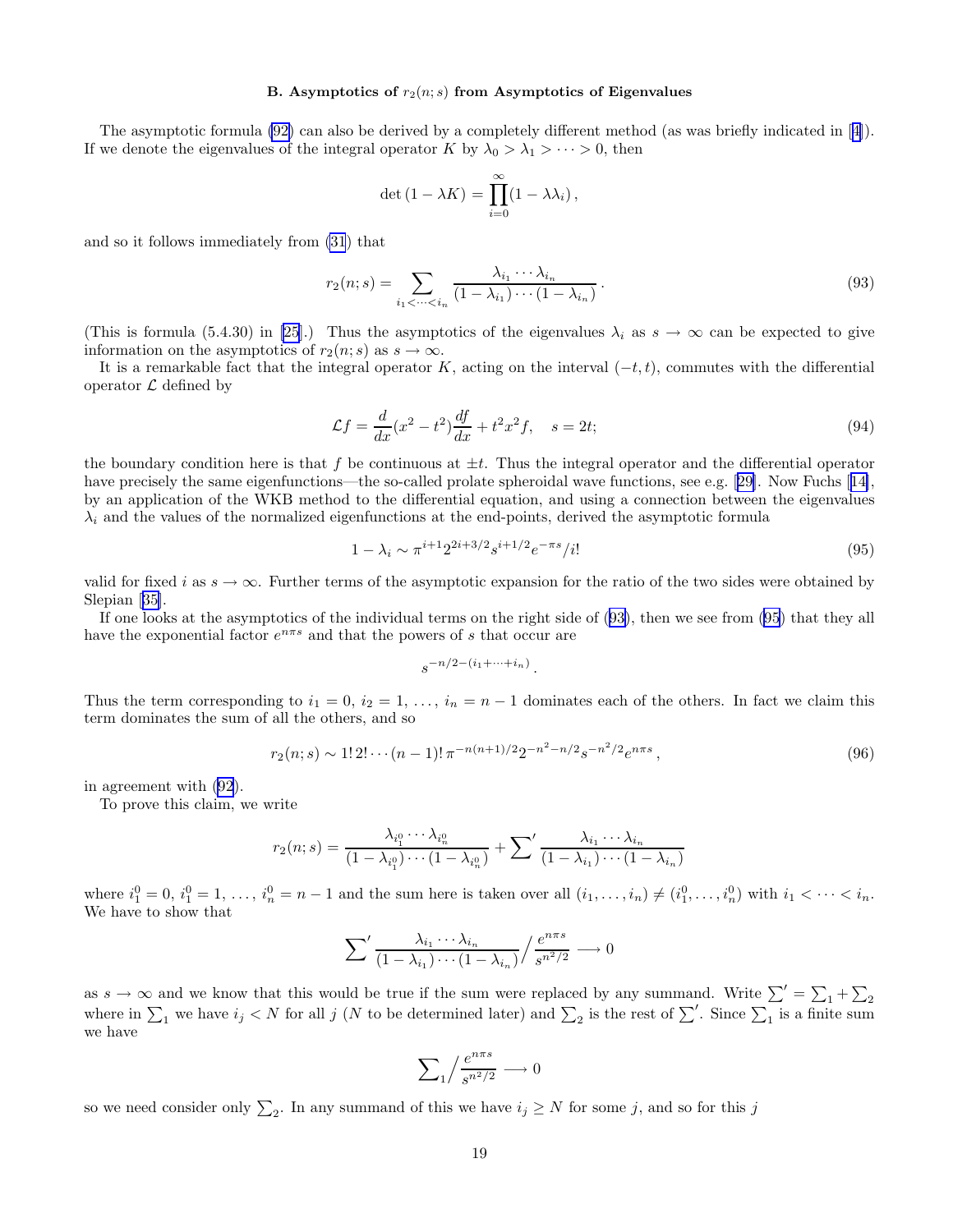$$
\frac{1}{1-\lambda_{i_j}} \le \frac{1}{1-\lambda_N}
$$

and by [\(95](#page-18-0)) this is at most

$$
a_N\,s^{-N-1/2}\,e^{\pi s}
$$

for some constant  $\boldsymbol{a}_N.$  The product of all other factors

$$
\frac{1}{1-\lambda_{i_j}}
$$

appearing in this summand is at most

$$
\left(\frac{1}{1-\lambda_0}\right)^{n-1}
$$

and so by [\(95](#page-18-0)) with  $i = 0$  at most

$$
b_n \, s^{-(n-1)/2} \, e^{(n-1)\pi s}
$$

for another constant  $b_n$ . So we have the estimate

$$
\sum_{2} \le a_{N} b_{n} s^{-N-n/2} e^{n\pi s} \sum_{i} \lambda_{i_{1}} \cdots \lambda_{i_{n}}
$$

where the sum on the right may be taken over all *n*-tuples  $(i_1, \ldots, i_n)$ . This sum is precisely equal to  $(\text{tr } K)^n = s^n$ . Hence

$$
\sum_{2} \le a_N b_n s^{-N + n/2} e^{n\pi s}
$$

.

If we choose  $N > (n^2 + n)/2$  then we have

$$
\sum_2 \Bigl/ \frac{e^{n\pi s}}{s^{n^2/2}} \longrightarrow 0
$$

as desired.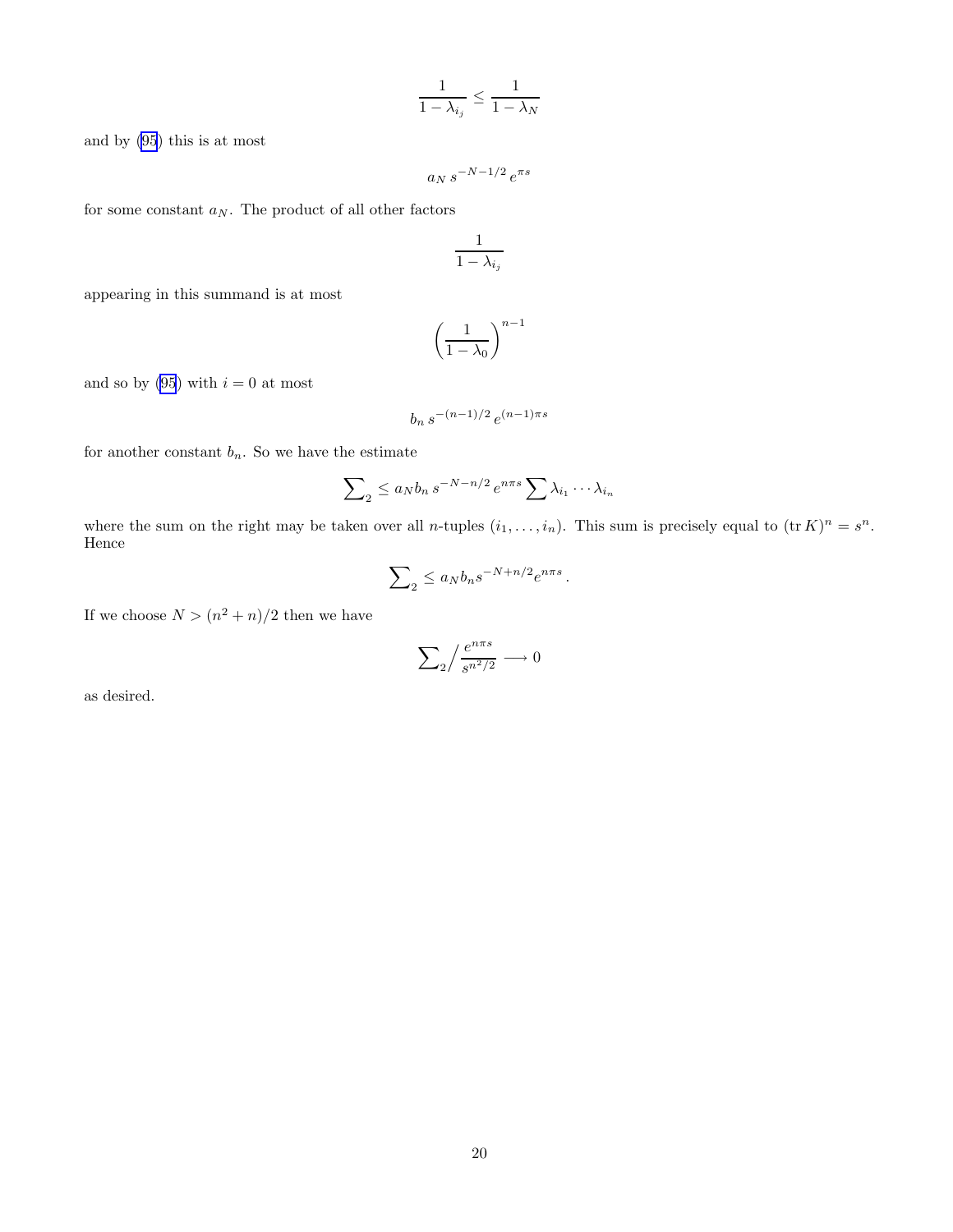## C. Dyson's Continuum Model

In [\[12](#page-21-0)] Dyson constructs a continuum Coulomb gas model [\[25](#page-21-0)] for  $E_\beta(n; s)$ . In this continuum model,

$$
E_{\beta}(n; s) = \exp\left(-\beta W - (1 - \frac{\beta}{2})S\right)
$$

where

$$
W = -\frac{1}{2} \int \int \hat{\rho}(x)\hat{\rho}(y) \log|x - y| \, dxdy
$$

is the total energy,

$$
S = \int \rho(x) \, \log \rho(x) \, dx
$$

is the entropy,  $\hat{\rho}(x) = \rho(x) - 1$  and  $\rho(x)$  is a continuum charge distribution on the line satisfying  $\rho(x) \to 1$  as  $x \to \pm \infty$ and  $\rho(x) \geq 0$  everywhere. The distribution  $\rho(x)$  is chosen to minimize the free energy subject to the condition

$$
\int_{-s/2}^{s/2} \rho(x) dx = n.
$$

Analyzing his solution in the limit  $1 \lt k s$ , Dyson finds  $E_\beta(n; s) \sim \exp(-\beta W_c)$  where

$$
W_c = \frac{\pi^2 s^2}{16} - \frac{\pi s}{2} (n+\delta) + \frac{1}{4} n(n+\delta) + \frac{1}{4} n(n+2\delta) \left[ \log(\frac{4\pi s}{n}) + \frac{1}{2} \right]
$$
(97)

with  $\delta = 1/2 - 1/\beta$ .

We now compare these predictions of the continuum model with the exact results. First of all, this continuum prediction does not get the  $s^{-1/4}$  (for  $\beta = 2$ ) or the  $s^{-1/8}$  (for  $\beta = 1, 4$ ) present in all  $E_{\beta}(n; s)$  that come from thelog πs term in ([90\)](#page-17-0). Thus it is better to compare with the continuum prediction for  $r_\beta(n; s)$ . We find that the continuum model gives both the correct exponential behavior and the correct power of s for all three ensembles. Tracing Dyson's arguments shows that the power of s involving the  $n^2$  exponent is an energy effect and the power of s involving the n exponent is an entropy effect. Finally, the continuum model also makes a prediction (for large  $n$ ) for the the  $B_{\beta,n}$ 's ( $B_{2,n}$  is given above). Here we find that the ratio of the exact result to the continuum model result is approximately  $n^{-1/12}$  for  $\beta = 2$  and  $n^{-1/24}$  for  $\beta = 1, 4$ . This prediction of the continuum model is better than it first appears when one considers that the constants themselves are of order  $n^{n^2/2}$  ( $\beta = 2$ ) and  $n^{n^2}$  ( $\beta = 1, 4$ ).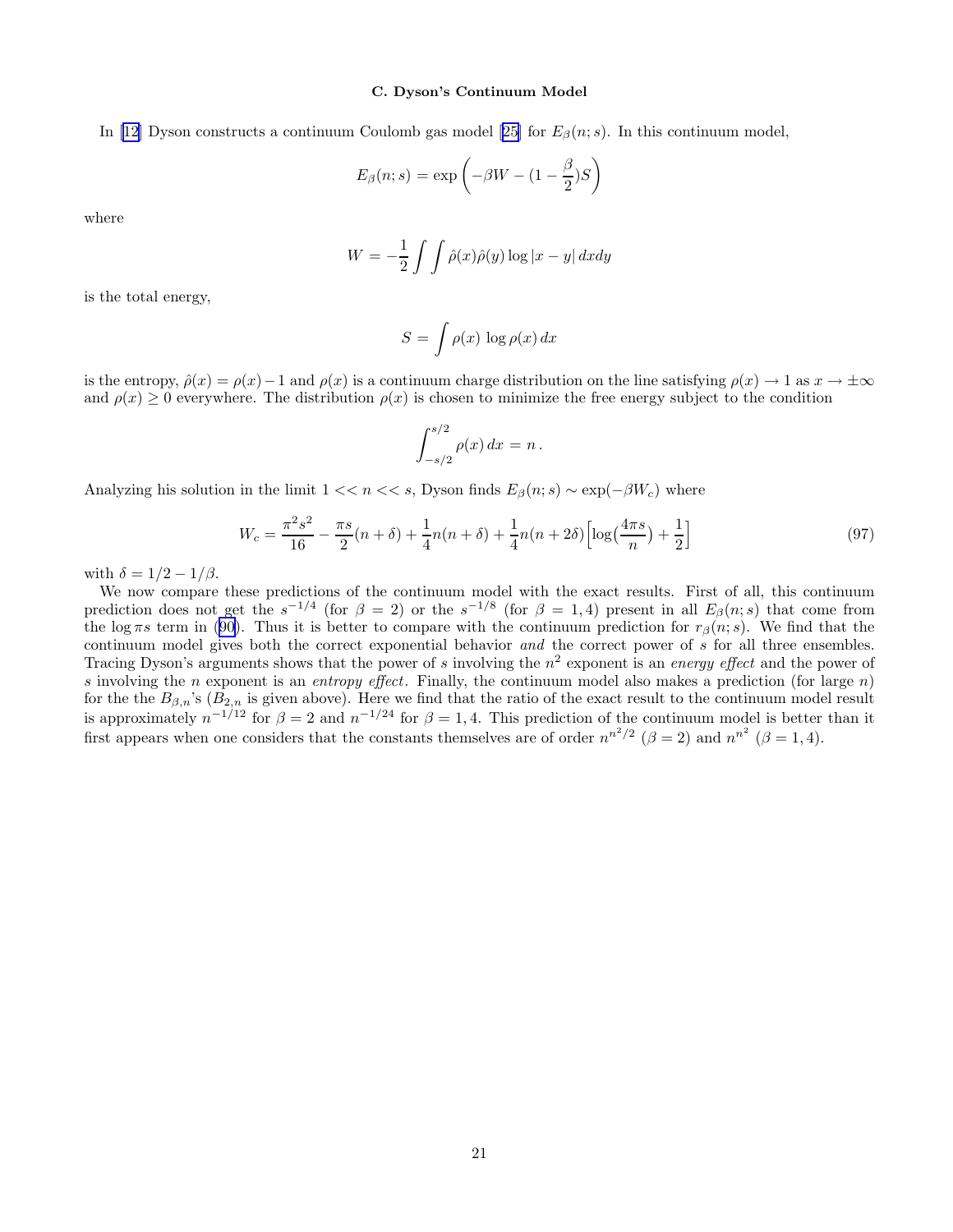### ACKNOWLEDGMENTS

<span id="page-21-0"></span>It is a pleasure to acknowledge E. L. Basor, F. J. Dyson, P. J. Forrester, M. L. Mehta, and P. Nevai for their many helpful comments and their encouragement. We also thank F. J. Dyson and M. L. Mehta for sending us their preprints prior to publication. The first author thanks the organizers of the  $8^{th}$  Scheveningen Conference, August 16–21, 1992, for the invitation to attend and speak at this conference. These notes are an expanded version of the lectures presented there. This work was supported in part by the National Science Foundation, DMS–9001794 and DMS–9216203, and this support is gratefully acknowledged.

- [1] R. Balian, Random matrices and information theory, Nuovo Cimento B57 (1968) 183–193.
- [2] E. L. Basor and C. A. Tracy, Asymptotics of a tau-function and Toeplitz determinants with singular generating functions, Int. J. Modern Physics A 7, Suppl. 1A (1992) 83–107.
- [3] E. L. Basor and C. A. Tracy, Some problems associated with the asymptotics of  $\tau$ -functions, Surikagaku (Mathematical Sciences) 30, no. 3 (1992) 71–76 [English translation appears in RIMS–845 preprint].
- [4] E. L. Basor, C. A. Tracy, and H. Widom, Asymptotics of level spacing distribution functions for random matrices, Phys. Rev. Letts. 69 (1992) 5–8.
- [5] E. L. Basor and H. Widom, Toeplitz and Wiener-Hopf determinants with piecewise continuous symbols, J. Func. Analy. 50 (1983) 387–413.
- [6] M. J. Bowick and E. Brézin, Universal scaling of the tail of the density of eigenvalues in random matrix models, Phys. Letts. B268 (1991) 21–28.
- [7] E. Brézin and V. A. Kazakov, Exactly solvable field theories of closed strings, Phys. Letts. **B236** (1990) 144–150.
- [8] M. Douglas and S. H. Shenker, Strings in less than one dimension, Nucl. Phys. B335 (1990) 635–654.
- [9] F. J. Dyson, Statistical theory of energy levels of complex systems, I, II, and III, J. Math. Phys. 3 (1962) 140–156; 157–165; 166–175.
- [10] F. J. Dyson, The three fold way. Algebraic structure of symmetry groups and ensembles in quantum mechanics, J. Math. Phys. 3 (1962) 1199–1215.
- [11] F. J. Dyson, Fredholm determinants and inverse scattering problems, Commun. Math. Phys. 47 (1976) 171–183.
- [12] F. J. Dyson, The Coulomb fluid and the fifth Painlevé transcendent, IASSNSS-HEP-92/43 preprint.
- [13] D. Fox and P. B. Kahn, Identity of the n-th order spacing distributions for a class of Hamiltonian unitary ensembles, Phys. Rev. 134 (1964) 1151–1192.
- [14] W. H. J. Fuchs, On the eigenvalues of an integral equation arising in the theory of band-limited signals, J. Math. Anal. and Applic. 9 (1964) 317–330.
- [15] D. J. Gross and A. A. Migdal, Nonperturbative two-dimensional quantum gravity, Phys. Rev. Letts. 64 (1990) 127–130; A nonperturbative treatment of two-dimensional quantum gravity, Nucl. Phys. B340 (1990) 333–365.
- [16] D. J. Gross, T. Piran, and S. Weinberg, eds., *Two Dimensional Quantum Gravity and Random Surfaces* (World Scientific, Singapore, 1992).
- [17] L. K. Hua, *Harmonic analysis of functions of several complex variables in the classical domains* [Translated from the Russian by L. Ebner and A. Koranyi] (Amer. Math. Soc., Providence, 1963).
- [18] A. R. Its, A. G. Izergin, V. E. Korepin, and N. A. Slavnov, Differential equations for quantum correlation functions, Int. J. Mod. Physics B 4 (1990) 1003–1037.
- [19] K. Iwasaki, H. Kimura, S. Shimomura, and M. Yoshida, *From Gauss to Painlev´e: A Modern Theory of Special Functions* (Vieweg, Braunschweig, 1991).
- [20] M. Jimbo and T. Miwa, Monodromy preserving deformation of linear ordinary differential equations with rational coefficients. II, Physica 2D (1981) 407–448.
- [21] M. Jimbo, T. Miwa, Y. Môri, and M. Sato, Density matrix of an impenetrable Bose gas and the fifth Painlevé transcendent, Physica 1D (1980) 80–158.
- [22] D. Levi and P. Winternitz, eds., *Painlevé Transcendents: Their Asymptotics and Physical Applications* (Plenum Press, New York, 1992).
- [23] D. S. Lubinsky, A survey of general orthogonal polynomials for weights on finite and infinite intervals, Acta Applic. Math. 10 (1987) 237–296.
- [24] B. M. McCoy and S. Tang, Connection formulae for Painlevé V functions, Physica  $19D(1986)$   $42-72$ ;  $20D(1986)$   $187-216$ .
- [25] M. L. Mehta, *Random Matrices*, 2nd edition (Academic, San Diego, 1991).
- [26] M. L. Mehta, Power series for level spacing functions of random matrix ensembles, Z. Phys. B 86 (1992) 285–290.
- [27] M. L. Mehta, A non-linear differential equation and a Fredholm determinant, J. de Phys. I France, 2 (1992) 1721–1729.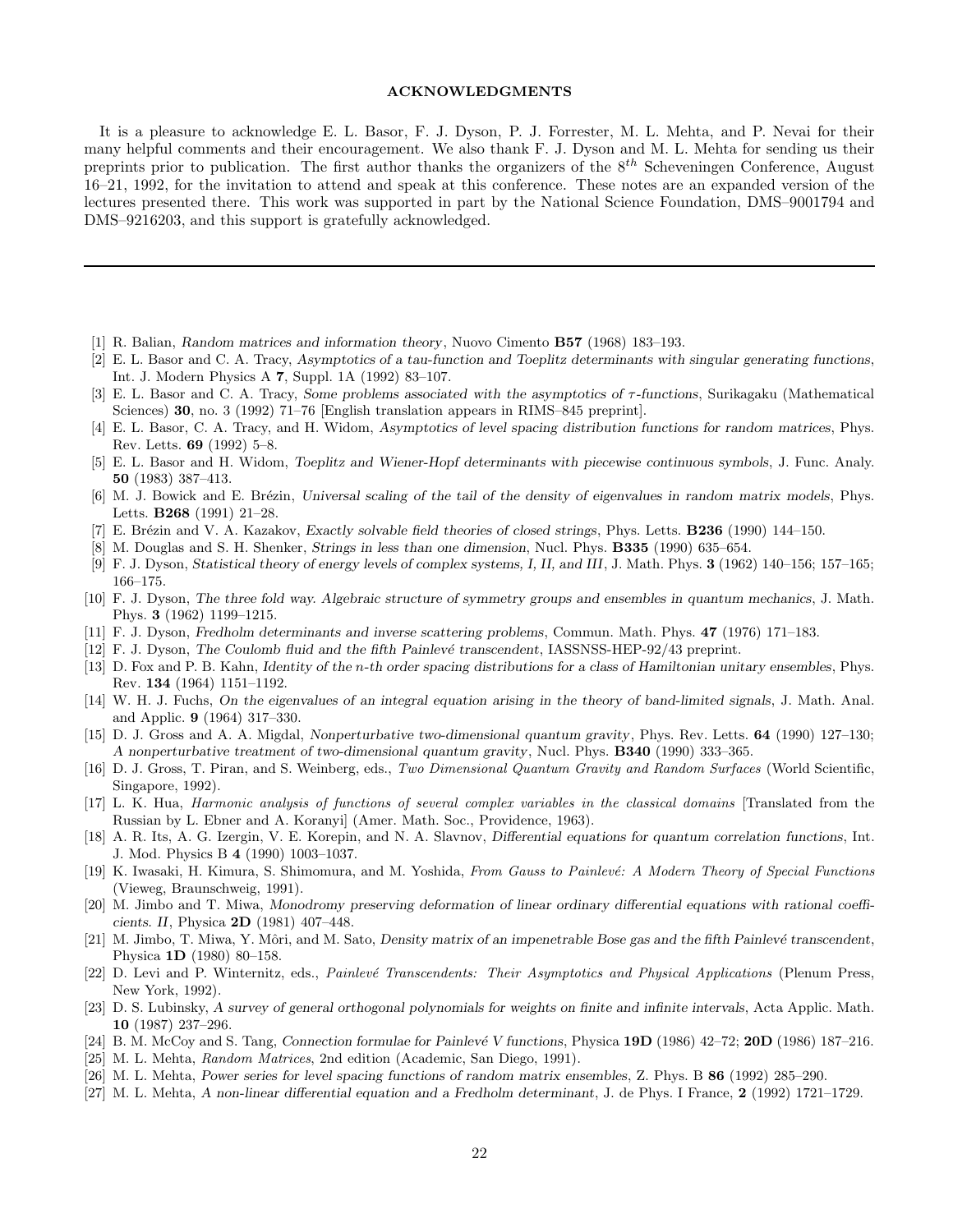- <span id="page-22-0"></span>[28] M. L. Mehta and G. Mahoux, Level spacing functions and non-linear differential equations, preprint.
- [29] J. Meixner and F. W. Sch¨afke, *Mathieusche Funktionen und Sph¨aroidfunktionen* (Springer Verlag, Berlin, 1954).
- [30] G. Moore, Matrix models of 2D gravity and isomonodromic deformation, Prog. Theor. Physics Suppl. No. 102 (1990) 255–285.
- [31] J. Moser, Geometry of quadrics and spectral theory, in *Chern Symposium 1979* (Springer, Berlin, 1980), 147–188.
- [32] T. Nagao and M. Wadati, Correlation functions of random matrix ensembles related to classical orthogonal polynomials, J. Phys. Soc. Japan 60 (1991) 3298–3322.
- [33] P. Nevai, Asymptotics for orthogonal polynomials associated with exp(−x 4 ), SIAM J. Math. Anal. 15 (1984) 1177–1187.
- [34] C. E. Porter, *Statistical Theory of Spectra: Fluctuations* (Academic, New York, 1965).
- [35] D. Slepian, Some asymptotic expansions for prolate spheroidal wave functions, J. Math. Phys. 44 (1965) 99–140.
- [36] A. D. Stone, P. A. Mello, K. A. Muttalib, and J.-L. Pichard, Random matrix theory and maximum entropy models for disordered conductors, in *Mesoscopic Phenomena in Solids*, eds. B. L. Altshuler, P. A. Lee, and R. A. Webb (North-Holland, Amsterdam, 1991), Chp. 9, 369–448.
- [37] H. Weyl, *The Classical Groups* (Princeton, Princeton, 1946).
- [38] H. Widom, The asymptotics of a continuous analogue of orthogonal polynomials, to appear in J. Approx. Th.